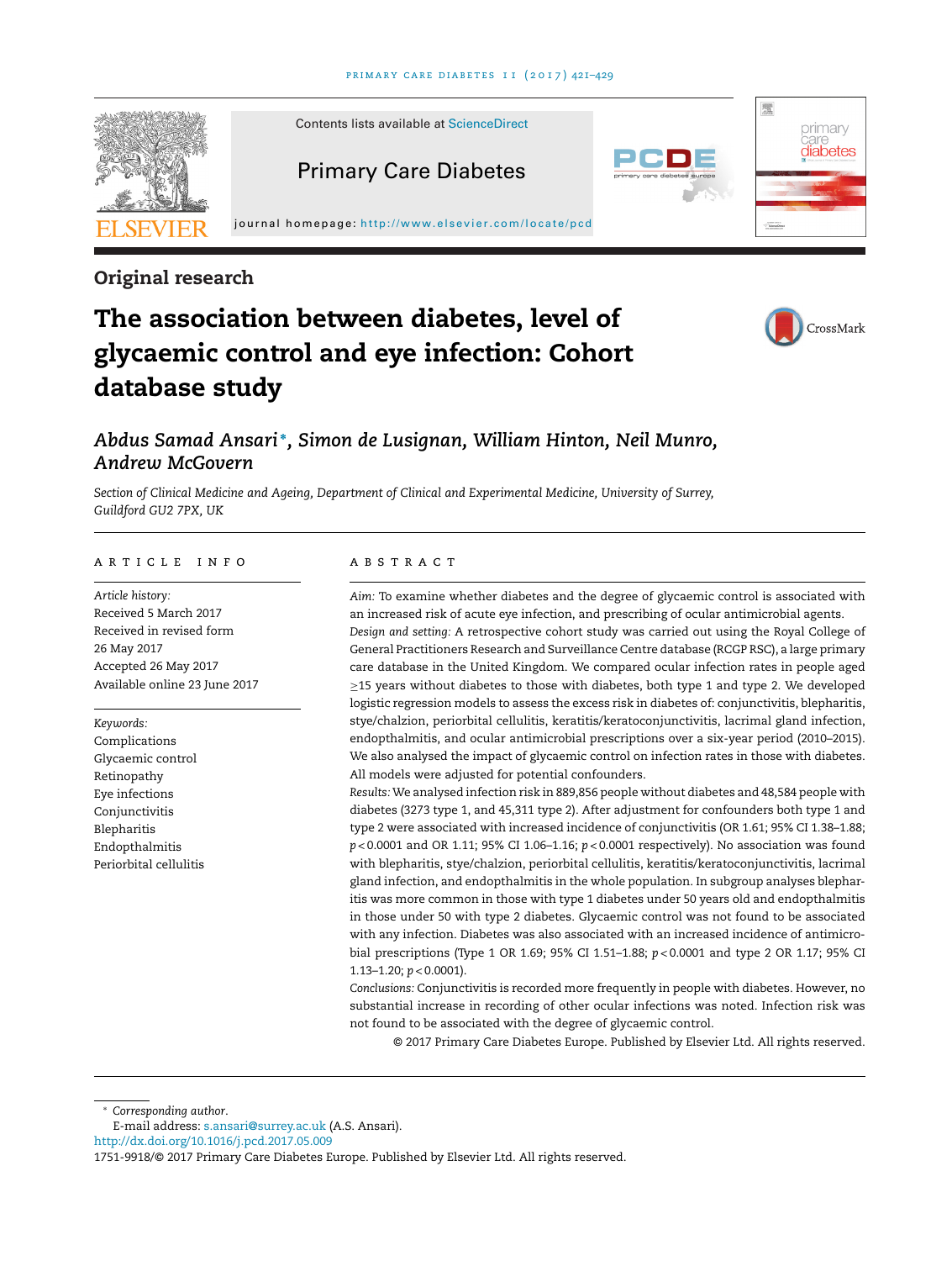#### **1. Introduction**

Research into the ocular manifestations of diabetes has focused on management of diabetic retinopathy and maculopathy due to the risk of proliferative retinal disease leading to blindness [\[1\].](#page-7-0) Ocular infections however also pose a significant challenge for this population, affecting quality of life and contributing to a significant number of healthcare visits in both primary and secondary care [\[1\].](#page-7-0)

Bacterial, fungal, and viral infections can affect a number of structures of the eyes. Infections of the eyelids, nasolacrimal duct, conjunctiva, corneal surface, and infectious keratitis have all been suggested to occur more frequently in people with diabetes  $[2-7]$ . However, there is a paucity of systematically collected data to support these assertions. There is even more uncertainty about the role of glycaemic control in ocular infection risk. A recent review of observational studies and clinical trials demonstrated a correlation between poor glycaemic control and increased risk of a wide variety of infections in people with diabetes [\[8\].](#page-7-0) This review identified only one small scale study (*n* = 328) carried out to determine the association between glycaemic control and superficial eye infections [\[9\].](#page-7-0) The authors found no significant relationship. Other studies have discussed poor glycaemic control as a possible risk factor for infectious conjunctivitis: conclusions have been limited by small sample size and limited measurements of glycaemic control [\[9,10\].](#page-7-0)

Managing eye infections represents a significant health service workload despite the low morbidity of the conditions. Almost 1% of all primary care consultations are due to conjunctivitis [\[11,12\],](#page-7-0) with more than five million episodes annually in the United States and 1 million in the United Kingdom [\[12\].](#page-7-0) Identification of modifiable risk factors for eye infections could therefore provide targets for reduction of this disease burden.

We explored whether infectious disease affecting the external eye and surrounding structures is associated with diabetes, and if poor glycaemic control increases risk of ocular infection in the population with diabetes. We hypothesised the following:

- People with diabetes have a higher frequency of ocular infections than those without diabetes.
- People with diabetes and poor glycaemic control have a higher number of ocular infections than those with diabetes and good glycaemic control.

# **2. Methods**

We performed a two stranded study using data from the Royal College of General Practitioners Research and Surveillance Centre (RCGP RSC) database; a large UK based primary care cohort. The two study strands comprised; (1) a whole population cohort study to investigate the frequency of eye infections in people with diabetes compared to those without diabetes, and (2) a diabetes only population cohort study to investigate the impact of glycaemic control on eye infection rates in people with diabetes. We explored a wide

range of infections of the eye and surrounding structures; conjunctivitis, blepharitis, stye/chalzion, periorbital cellulitis, keratitis/keratoconjunctivitis, lacrimal gland infection, endopthalmitis, ocular infection prescriptions, and all eye infections combined.

#### *2.1. Data source*

The RCGP RSC database comprises electronic patient records collated from a network of over 100 GP practices distributed across England containing over 1 million patient records. The characteristics of the RCGP-RSC population and participating practices have been recently described elsewhere [\[13\].](#page-7-0) Coded information for diagnostic, prescription, demographic and biochemical data is recorded in the database.

#### *2.2. Study population and definition of variables*

The study period for analysis of infection events was defined as the 5-year period between 1st January 2010 and 31st December 2015. All individuals aged ≥15 years who were registered with an RCGP RSC practice on 31st December 2015 were included for analysis. Patients in which the type of diabetes could not be determined were excluded from the analysis.

Clinical codes (Read version 2) and codes for medication use (EMIS codes in the RCGP RSC database) were used to determine patient characteristics and conditions, as these were the code types used by the participating practices. Diabetes was identified using recorded diabetes diagnosis codes, codes for diabetes clinical review, diabetes medication codes (oral hypoglycaemic agents, excluding metformin, and injectable agents), and laboratory results (two or more HbA1c values consistent with diabetes, or two or more blood glucose measurements consistent with diabetes, and depending on test provenance; fasting, random, glucose tolerance test, etc.) [\[14\].](#page-7-0) Other potential predictor variables for risk of eye infections were also extracted from coded data and included; age, gender, ethnicity, smoking status, body mass index (BMI), deprivation quintile, and the presence of connective tissue disorders. Age was defined as that at beginning of study period. Smoking status was categorised as current smoker, ex-smoker or never smoked and BMI as <18.5, 18.5–25, 25–30, and >30 kgm−2. Ethnicity was categorised as Asian, Black, Mixed, White and other ethnic group, as per Office for National Statistics and Public Health England classification [\[15,16\].](#page-7-0) Where multiple values for the variable of interest were recorded the value nearest to the start of the follow up (1st January 2010) was used. Where information on the variable of interest was missing, people were categorised as 'not recorded' rather than excluded from the analysis. We have previously demonstrated that missing data can be correlated with outcomes in people with diabetes [\[17\],](#page-7-0) and therefore this was our preferred approach to missing data.

Ocular infections investigated comprised conjunctivitis, blepharitis, stye/chalzion, periorbital cellulitis, keratitis/keratoconjunctivitis, lacrimal gland infection, and endopthalmitis. We also investigated the outcome measure of prescriptions for acute infectious ocular disease, all eye infections combined, and all eye infections excluding conjunctivitis (a post hoc group added during peer review). A final group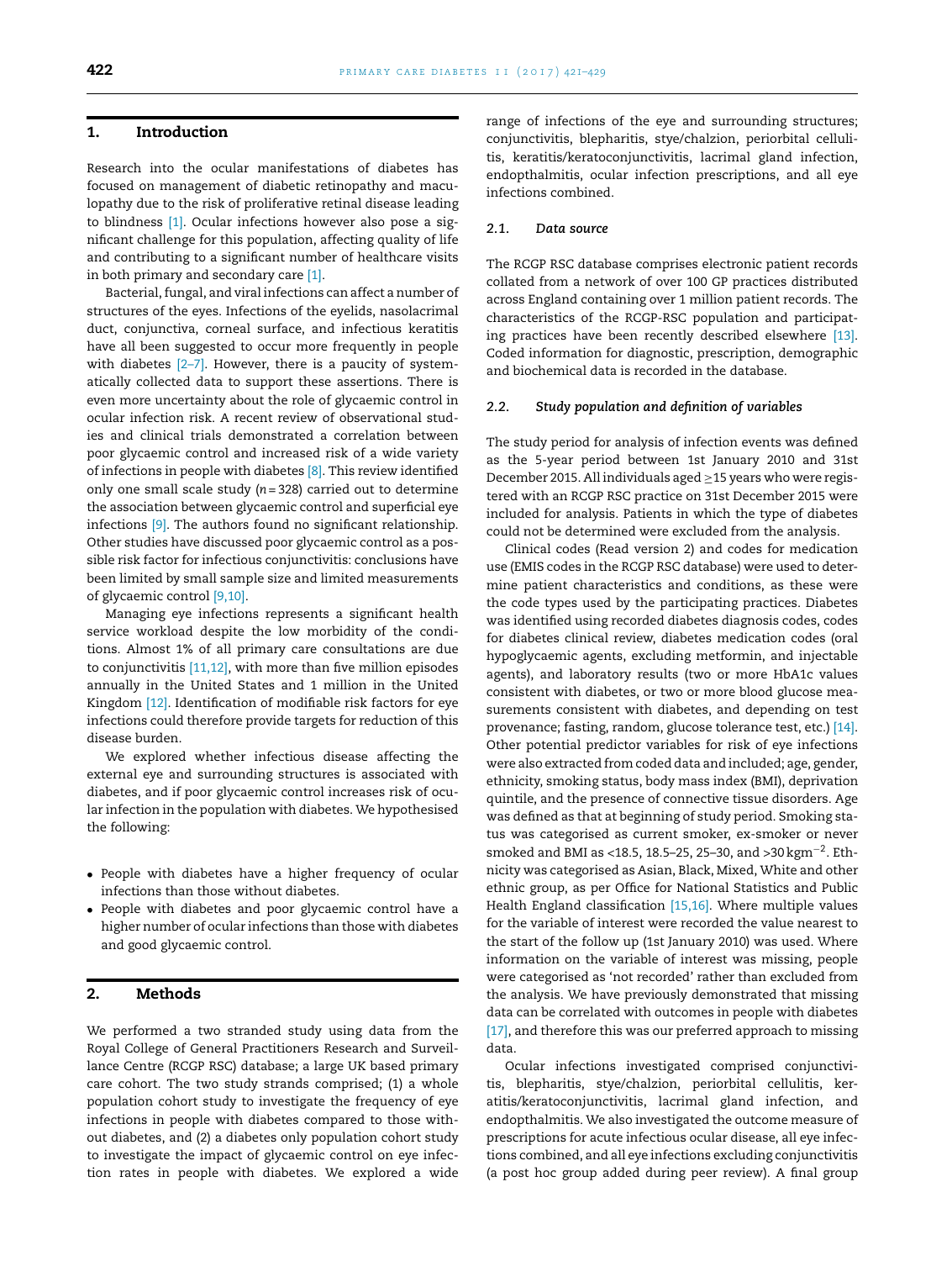<span id="page-2-0"></span>identified as miscellaneous infections was composed of infective episodes solely coded as 'eye infection' within patient notes. Results were also recorded for uveitis and scleritis, however, these were removed from the subsequent analysis, as we were unable to accurately differentiate between infective and non-infective disease. Blepharoconjunctivitis was removed from the study after no patients were found to have been clinically coded for this diagnosis. Codes relating to traumatic, chronic or non-infectious causes of disease were not included. A prescription for acute infectious ocular disease was defined as topical ocular antibiotics, antifungals, and antivirals. Corticosteroids and combination preparations of treatment were not included in prescriptions for acute infectious ocular disease.

### *2.3. The association of diabetes with eye infections*

For this first component of the cohort study, infection rates in people with diabetes were compared to those without. Each infection variable was categorised as a binary outcome; i.e. it either occurred in the follow-up period or not, and as a categorical count variable; did not occur, occurred once, occurred twice, or occurred three or more times. Regression models were constructed to identify any association with diabetes and each infection type; logistic regression where a binary outcome was used and ordinal regression in the case of the categorical count outcomes. Potential confounders included in the regression analyses were: age, gender, ethnicity, deprivation quintile, body mass index (BMI), the presence of connective tissue disorders, and diabetes type (type 1 or type 2). In response to suggestions made during peer review we also performed a subgroup analysis comparing infection rates in those without diabetes to those with diabetes in the under 50 and 50 and over age groups. This analysis was suggested to investigate differential associations between diabetes, eye infections, and age group.

The association between glycaemic control and eye infection risk in people with diabetes

In this second component of the study only the cohort subset of people with diabetes were analysed to identify the impact of glycaemic control on infection rates. Two measures of glycaemic control were utilised to search for an association, each derived from HbA1c measurements:

- (1) Single HbA1c measurement closest to the start of followup (1st January 2010)
- (2) Area under the HbA1c curve  $(H_{AUC})$  during the follow-up period:

$$
H_{AUC} = \frac{\sum_{n=0}^{N} t_n \frac{H_n + H_{n+1}}{2}}{\sum_{n=0}^{N} t_n}
$$

where *N* = total number of HbA1c measurements in the observation period  $(n = 0 \text{ to } N)$ ,  $Hn = HbA1c$  value at time n,  $t_n =$ time between *Hn* and *Hn*+1. This approach is based on that of Maple-Brown et al. [\[18\]](#page-8-0)

HbA1c levels were stratified as good (<53mmol/mol (<7%)), moderate (53–68mmol/mol (7–8.4%)), poor (69–100mmol/mol (8.5–11.3%)), and very poor (>100mmol/mol (>11.3%)). We have

#### **Table 1 – The characteristics of the 938,440 people included in the study.**

| included in the study.<br>Characteristic                                                                                               | People without<br>diabetes<br>$(N = 889, 856) n$<br>$(\%)$                                         | People with<br>diabetes<br>$(N = 48, 584) n$<br>$(\%)$                                    |
|----------------------------------------------------------------------------------------------------------------------------------------|----------------------------------------------------------------------------------------------------|-------------------------------------------------------------------------------------------|
| Age<br>$15 - 30$<br>$30 - 45$<br>$45 - 60$<br>$60 - 75$<br>$75+$                                                                       | 237,507 (26.7)<br>242,706 (27.3)<br>202,340 (22.7)<br>135,580 (15.2)<br>71,723 (8.1)               | 1175 (2.4)<br>4018 (8.3)<br>11,307 (23.3)<br>18,539 (38.2)<br>13,545 (27.9)               |
| Gender<br>Men<br>Woman                                                                                                                 | 432,950 (48.7)<br>456,906 (51.3)                                                                   | 26,756 (55.1)<br>21,828 (44.9)                                                            |
| Ethnicity<br>Asian<br><b>Black</b><br>Mixed<br>White<br>Other<br>Not recorded                                                          | 37,864 (4.3)<br>23,747(2.7)<br>7514 (0.8)<br>528,614 (59.4)<br>8186 (0.9)<br>283,931 (31.9)        | 3355 (6.9)<br>1747 (3.6)<br>364(0.7)<br>35,191 (72.4)<br>330 (0.7)<br>7597 (15.6)         |
| Smoking<br>Ex-smoker<br>Active<br>Never<br>Not recorded                                                                                | 220,240 (24.8)<br>55,970 (6.3)<br>152,210 (17.1)<br>461,436 (51.9)                                 | 12,052 (24.8)<br>3047 (6.3)<br>8326 (17.1)<br>25,159 (51.8)                               |
| BMI<br>< 18.5<br>$18.5 - 25$<br>$25 - 30$<br>$>30$<br>Not recorded<br>Connective tissue disorders                                      | 16,377 (1.8)<br>221,438 (24.9)<br>166,334 (18.7)<br>104,646 (11.8)<br>381,061 (42.8)<br>8384 (0.9) | 385 (0.8)<br>8298 (17.1)<br>16,076 (33.1)<br>21,424 (44.1)<br>2401 (4.9)<br>1212 (2.5)    |
| Deprivation quintile<br>$\mathbf{1}$<br>$\overline{2}$<br>3<br>4<br>5                                                                  | 150,330 (16.9)<br>150,948 (17.0)<br>152,684 (17.2)<br>190,408 (21.4)<br>234,914 (26.4)             | 9074 (18.7)<br>8765 (18.0)<br>8317 (17.1)<br>10,327 (21.3)<br>11,842 (24.4)               |
| Diabetes type<br>Type1<br>Type2                                                                                                        |                                                                                                    | 3273 (6.7)<br>45,311 (93.3)                                                               |
| Diabetic retinopathy<br>None<br>Non specific<br>Background<br>Pre-proliferative<br>Proliferative<br>Maculopathy<br>HbA1c: mmol/mol (%) |                                                                                                    | 13,742 (28.3)<br>19,070 (39.3)<br>13,088 (26.9)<br>1596 (3.3)<br>1088 (2.2)<br>2949 (6.1) |
| Good: <53 (7%)<br>Moderate: 54-69 (7-8.4%)<br>Poor: 70-100 (8.5-11.3%)<br>Very Poor: >100 (>11.3%)<br>Not measured                     |                                                                                                    | 16,950 (34.9)<br>15,768 (32.5)<br>7225 (14.9)<br>747 (1.5)<br>7894 (16.2)                 |

previously demonstrated that these strata described the association between glycaemic control and infection prevalence with a range of common infections [\[19\].](#page-8-0) Other variables examined included age, gender, ethnicity, smoking status, BMI, diagnosis of connective tissue disorder, the stage and diagnosis of retinopathy and presence of maculopathy. Retinopathy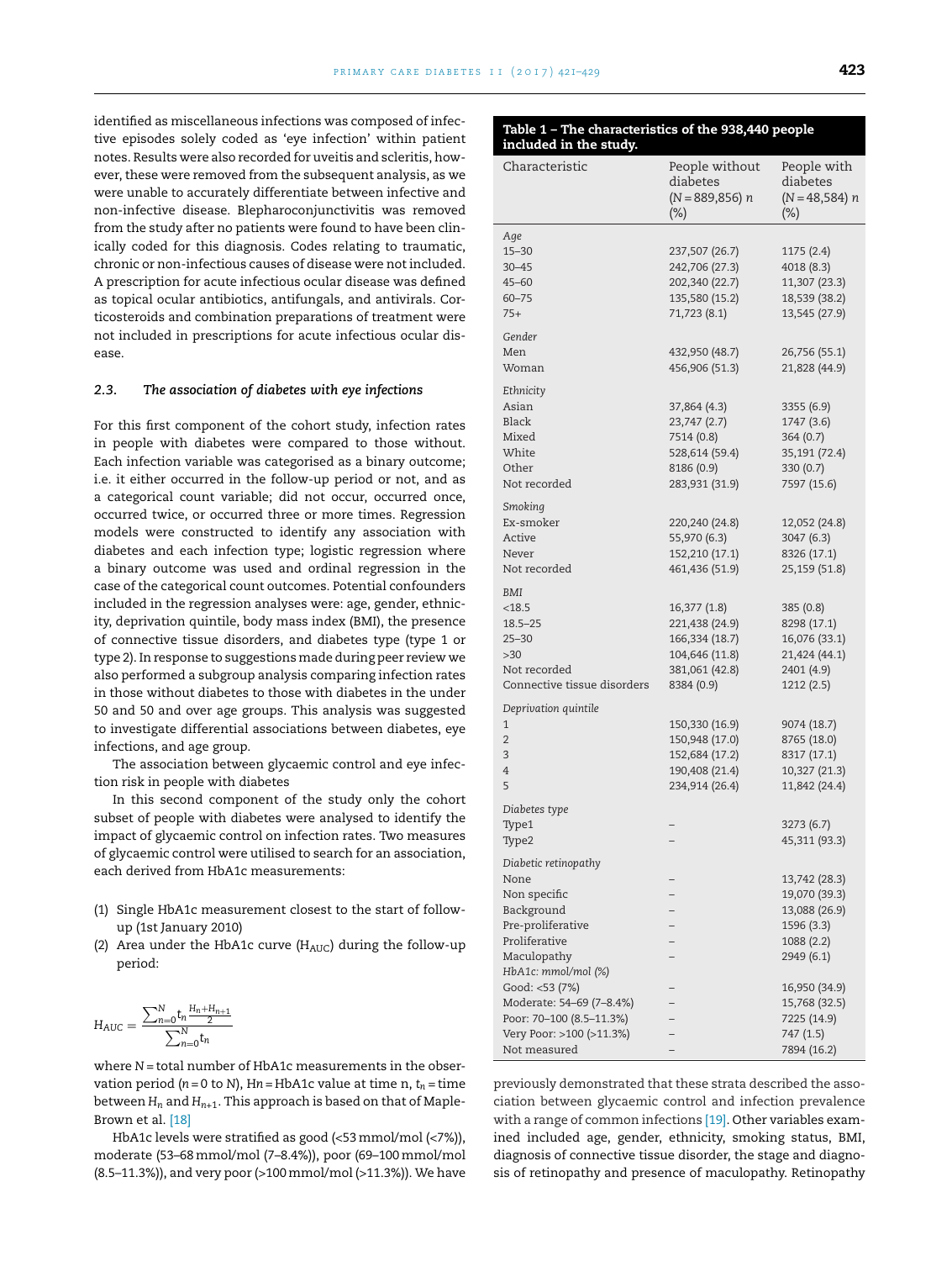| 2015 In 890,150 people without diabetes and 48,584 people with diabetes. |        |                              |      |                           |          |
|--------------------------------------------------------------------------|--------|------------------------------|------|---------------------------|----------|
|                                                                          |        | No diabetes $(N = 889, 856)$ |      | Diabetes ( $N = 48,584$ ) | p Value  |
|                                                                          | n      | $% (95\% CI)$                | n    | % (95% CI)                |          |
| Conjunctivitis                                                           | 39,245 | 4.410 (4.375-4.446)          | 3321 | 6.836 (6.648-7.025)       | < 0.0001 |
| Blepharitis                                                              | 14,390 | 1.617 (1.595-1.639)          | 1365 | 2.810 (2.686-2.933)       | < 0.0001 |
| Stye/chalzion                                                            | 18.160 | 2.041 (2.016-2.066)          | 1046 | 2.153 (2.046-2.262)       | 0.0922   |
| Periorbital cellulitis                                                   | 609    | $0.068(0.064 - 0.073)$       | 33   | $0.068(0.049 - 0.089)$    | 0.9657   |
| Keratitis                                                                | 356    | $0.040(0.037 - 0.043)$       | 32   | $0.066(0.047 - 0.086)$    | 0.0063   |
| Lacrimal gland infections                                                | 267    | $0.030(0.027 - 0.033)$       | 24   | $0.049(0.033 - 0.066)$    | 0.0181   |
| Endopthalmitis                                                           | 52     | $0.006(0.004 - 0.007)$       | 15   | $0.031(0.019 - 0.045)$    | < 0.0001 |
| Prescriptions                                                            | 87,667 | 9.852 (9.800-9.904)          | 7956 | 16.376 (16.100-16.652)    | < 0.0001 |
| Antimicrobial Prescription                                               | 26,470 | 2.975 (2.945-3.004)          | 2357 | 4.851 (4.691-5.012)       | < 0.0001 |

Conjunctivitis Prescriptions 14,871 1.671 (1.649–1.694) 1301 2.678 (2.558–2.799) <0.0001 Total infections 65,852 7.400 (0.161–0.175) 5200 10.703 (10.473–10.934) <0.0001 Total infections and prescriptions 103,094 11.585 (7.355–7.446) 8802 18.117 (17.831–18.405) <0.0001

Table 2 - The number of people with one or more eye infection (by type) between 1st January 2010 and 31st December **2015 in 890,150 people without diabetes and 48,584 people with diabetes.**

was categorised as none, non-specific changes recorded, preproliferative, and proliferative. Maculopathy was categorised as present or absent.

#### *2.4. Statistical analysis*

Data was analysed using the R environment for statistical computing (R version 3.2.5). Infections and prescription episodes attested as outcome variables in both binary forms and as categorical counts for all models. We produced regression models for each individual infection type, prescription episodes, and an overall cumulative infection and prescription models. Age, BMI, and HbA1c were all stratified within levels as described above. Where no cases of infection were identified in strata or group for an included variable then no odds ratio (OR) is reported for the category. For example, we found no cases of endopthalmitis in people with type 1 diabetes; we therefore do not report an OR for this group. Adjusted ORs and 95% confidence intervals are reported with associated p values. Associations were considered significant if they were associated with a p value, corrected for multiple testing (from a single test significance level *p* < 0.05) using the Bonferroni-Šidák equation  $[20]$ . For the association of infections with diabetes (20 tests) this equated to significance at *p* < 0.00256 and for the association with glycaemic control in diabetes (40 tests) and subgroup analyses by age (40 tests) at *p* < 0.00128. Since all infections combined excluding conjunctivitis was a post hoc addition made during peer review this is not included in the number of tests used to calculated these adjusted *p* values.

# **3. Results**

#### *3.1. Patient characteristics*

A total of 939,028 people aged ≥15 years were available for inclusion in the study. People were excluded if their type of diabetes could not be determined (*n* = 588). A final population of 938,440 people was included in the study. Approximately half of the population (432,950; 48.7%) were men. 48,584 (5.2%) people had diabetes; type 1 (3273; 6.7%) and type 2 (45,311, 93.3%).

The characteristics of people without diabetes and with diabetes are shown in [Table](#page-2-0) 1.

During the follow-up period we identified a total of 65,852 (7.0%) people who had one or more eye infections. These included: conjunctivitis (*n* = 39,245 episodes), blepharitis (*n* = 14,390), stye/chalzion (*n* = 18,160), periorbital cellulitis (*n* = 609), infectious keratitis/keratoconjunctivitis (*n* = 356), lacrimal gland infection (*n* = 267), endopthalmitis (*n* = 52), and non-category specific eye infections (*n* = 1494). 87,667 people had one or more prescriptions for ocular infections. We also identified 2528 people with uveitis and 1483 people with scleritis. These events were not included in subsequent analyses due to a high likelihood of chronic or non-infectious causes. A comparison of the number of infection events in people without and with diabetes is shown in Table 2.

#### *3.2. The association of diabetes with eye infections*

Logistic regression models for infections demonstrated an association between diabetes and conjunctivitis, blepharitis (type 1 only), endopthalmitis (type 2 only), prescriptions for topical antimicrobial agents, all infections combined, and infections and prescriptions combined ([Table](#page-4-0) 3A and B). No association was found between stye/chalzion, periorbital cellulitis, keratitis/keratoconjunctivitis, and lacrimal gland infection and diabetes. When correcting significance at a level for multiple testing (*p* < 0.00256), only the associations between diabetes and conjunctivitis, prescriptions, all infections combined, and infections and prescriptions combined remained significant. No patients were found to have type 1 diabetes and endopthalmitis. The odds ratio for conjunctivitis was higher in type 1 diabetes compared to type 2. Complete models with odds ratios for confounder variables are provided in the Appendix. Categorical regression analyses also demonstrated a relationship between diabetes and conjunctivitis but not with other infections.

Subgroup analysis explored comparisons between diabetes, infection and age group (under and over 50 years of age) ([Table5A](#page-6-0) and B). In the under 50 population we identified correlations between conjunctivitis (Type 1 and 2), blepharitis (type 1), endopthalmitis (Type 2), prescriptions (type 1 and 2), infections and prescriptions (type 1 and 2), all infections combined (type 1 and 2) and all infections excluding conjunctivitis (type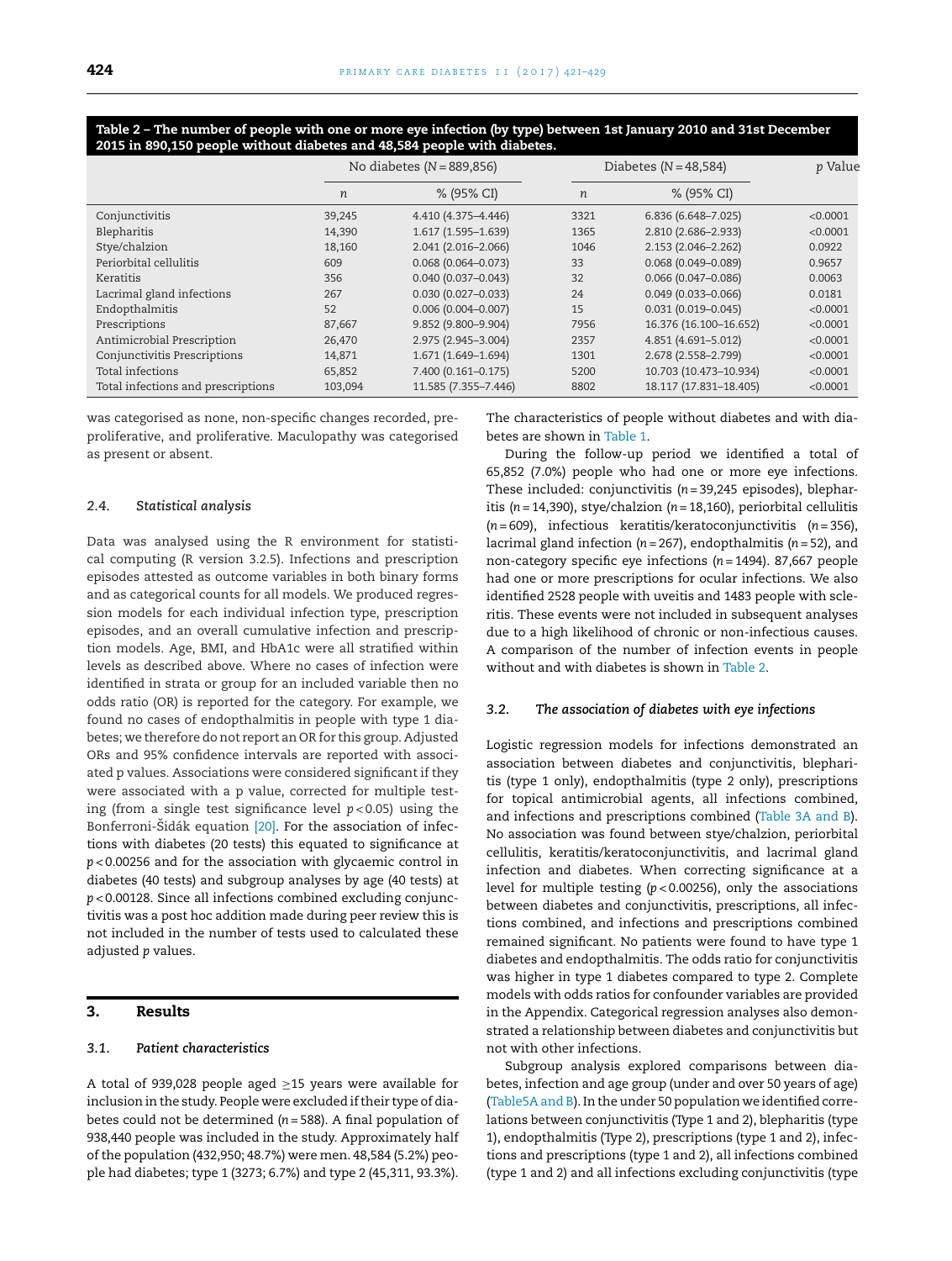<span id="page-4-0"></span>2). Conversely in the population above 50 such associations were not seen apart from prescriptions (type 1 only).

# *3.3. The association between glycaemic control and eye infection risk in people with diabetes*

We found no significant association between infection risk and glycaemic control (using the area under the curve method) for any of the infection types analysed, after adjusting for potential confounders, and using a *p* value for significance adjusted for multiple testing (*p* < 0.00128) [\(Table](#page-5-0) 4A and B). We also generated logistic regression models for each infection using a single HbA1c measurement prior to follow up, and similarly no association with infection incidence was identified. In addition, we repeated these analyses using ordinal regression analyses to look for associations between glycaemic control and the number of infections during the follow-up period, and found no significant associations.

No infection cases were found for; endopthalmitis in people with a diagnosis of preproliferative retinopathy, periorbital cellulitis with an HbA1c >100mmol/mol, infectious keratitis and preproliferative disease and lacrimal gland and HbA1c >100 or proliferative disease.

# **4. Discussion**

Conjunctivitis was found to occur more frequently in people with diabetes but incidence was not related to the degree of glycaemic control. We found no significant relationship between diabetes and blepharitis, stye/chalzion, periorbital cellulitis, keratitis/keratoconjunctivitis, lacrimal gland infection, and endopthalmitis. There was association with all infections combined and both type 1 and type 2 diabetes although this was lost when conjunctivitis was excluded. Prescriptions for ocular antimicrobial agents were more common in people with diabetes, which maybe partly redirected by the increased incidence of conjunctivitis. Other possibilities may be, that this is in part, explained by an increased propensity to consult and to prescribe in this population or by eye infections lasting longer or translating to more severe forms in those with diabetes.

Subgroup analyses suggest a possible increased incidence of blepharitis in those with type 1 under 50 and endopthalmitis in those with type 2 diabetes under 50 after adjusting for multiple testing. All infections excluding conjunctivitis were also more common in those with type 2 diabetes under 50 although the implications of this are unclear from these data. Despite adjustment for multiple testing these findings of subgroup analyses should be treated with caution and explored further in a separate population. Our results are reassuring in that no substantially increased risk for most eye infections could be detected in people with diabetes in this large population. However, there may be an increased risk for certain infections in younger patients with diabetes.

#### *4.1. Limitations and strengths of the method*

The strengths of our study include the large population size and the high quality of routine data collection pro-

|                  | people with diabetes. Models adjusted for age, gender, ethnicity, deprivation quintile, body mass index (BMI), and the presence of connective tissue disorders. No<br>diabetes used as reference in regression models. P value for significance (corrected for multiple testing): <0.00256.<br>Table 3A and B – Odds ratios for one or more eye infection |                  |                                            |             | ons (by type) between 1st January 2010 and 31st December 2015 in 890,150 people without diabetes and 48,584 |                                            |                                            |                      |                                            |                      |                                               |                  |
|------------------|-----------------------------------------------------------------------------------------------------------------------------------------------------------------------------------------------------------------------------------------------------------------------------------------------------------------------------------------------------------|------------------|--------------------------------------------|-------------|-------------------------------------------------------------------------------------------------------------|--------------------------------------------|--------------------------------------------|----------------------|--------------------------------------------|----------------------|-----------------------------------------------|------------------|
| Diabetes<br>type | Conjunctivitis                                                                                                                                                                                                                                                                                                                                            |                  |                                            | Blepharitis |                                                                                                             |                                            | Stve/Chalzion                              |                      | Periorbital Cellulitis                     |                      | Keratoconjunctivitis<br>Infectious Keratitis/ |                  |
|                  | Odds ratio<br>(95% CI)                                                                                                                                                                                                                                                                                                                                    | p Value          | Odds ratio<br>(95% CI)                     |             | p Value                                                                                                     | Odds ratio<br>(95% CI)                     | p Value                                    | $(95%$ CI)           | Odds ratio                                 | p Value              | Odds ratio<br>$(95%$ CI)                      | p Value          |
| Type 2<br>Type 1 | 1.11 (1.06-1.16)<br>$1.61(1.38 - 1.88)$                                                                                                                                                                                                                                                                                                                   | 0.0001<br>0.0001 | $1.39(1.06 - 1.83)$<br>$1.04(0.97 - 1.11)$ |             | 0.0184<br>0.2944                                                                                            | $1.13(0.88 - 1.45)$<br>$1.00(0.92 - 1.07)$ | 0.3458<br>0.9354                           |                      | $0.59(0.08 - 4.19)$<br>$0.89(0.59 - 1.34)$ | 0.5962<br>0.5723     | $2.80(0.89 - 8.79)$<br>$1.11(0.72 - 1.72)$    | 0.6226<br>0.0770 |
| type             | Diabetes Lacrimal Gland<br>Infection                                                                                                                                                                                                                                                                                                                      |                  | Endopthalmitis                             |             | Prescriptions                                                                                               |                                            | Infections and<br>prescriptions            |                      | All infections<br>combined                 |                      | All infections excluding<br>conjunctivitis    |                  |
|                  | Odds ratio<br>(95% CI)                                                                                                                                                                                                                                                                                                                                    | p Value          | Odds ratio<br>(95% CI)                     | alue<br>Σđ  | Odds ratio<br>(95% CI)                                                                                      | p Value                                    | Odds ratio<br>(95% CI)                     | p Value              | Odds ratio<br>(95% CI)                     | p Value              | Odds ratio<br>(95% CI)                        | p Value          |
| Type 2<br>Type 1 | 1.45 (0.20-10.40)<br>$1.12(0.69 - 1.84)$                                                                                                                                                                                                                                                                                                                  | 0.6449<br>0.7105 | 2.81 (1.40-5.62)<br>No cases               | 0.0036      | 1.69 (1.51-1.88)<br>$1.17(1.13 - 1.20)$                                                                     | < 0.0001<br>0.0001                         | $1.60(1.44 - 1.77)$<br>$1.15(1.11 - 1.18)$ | < 0.0001<br>< 0.0001 | 1.44 (1.27-1.64)<br>$1.08(1.04 - 1.12)$    | < 0.0001<br>< 0.0001 | $1.19(1.44 - 0.98)$<br>1.03 (1.08-0.98)       | 0.0844<br>0.3241 |
|                  |                                                                                                                                                                                                                                                                                                                                                           |                  |                                            |             |                                                                                                             |                                            |                                            |                      |                                            |                      |                                               |                  |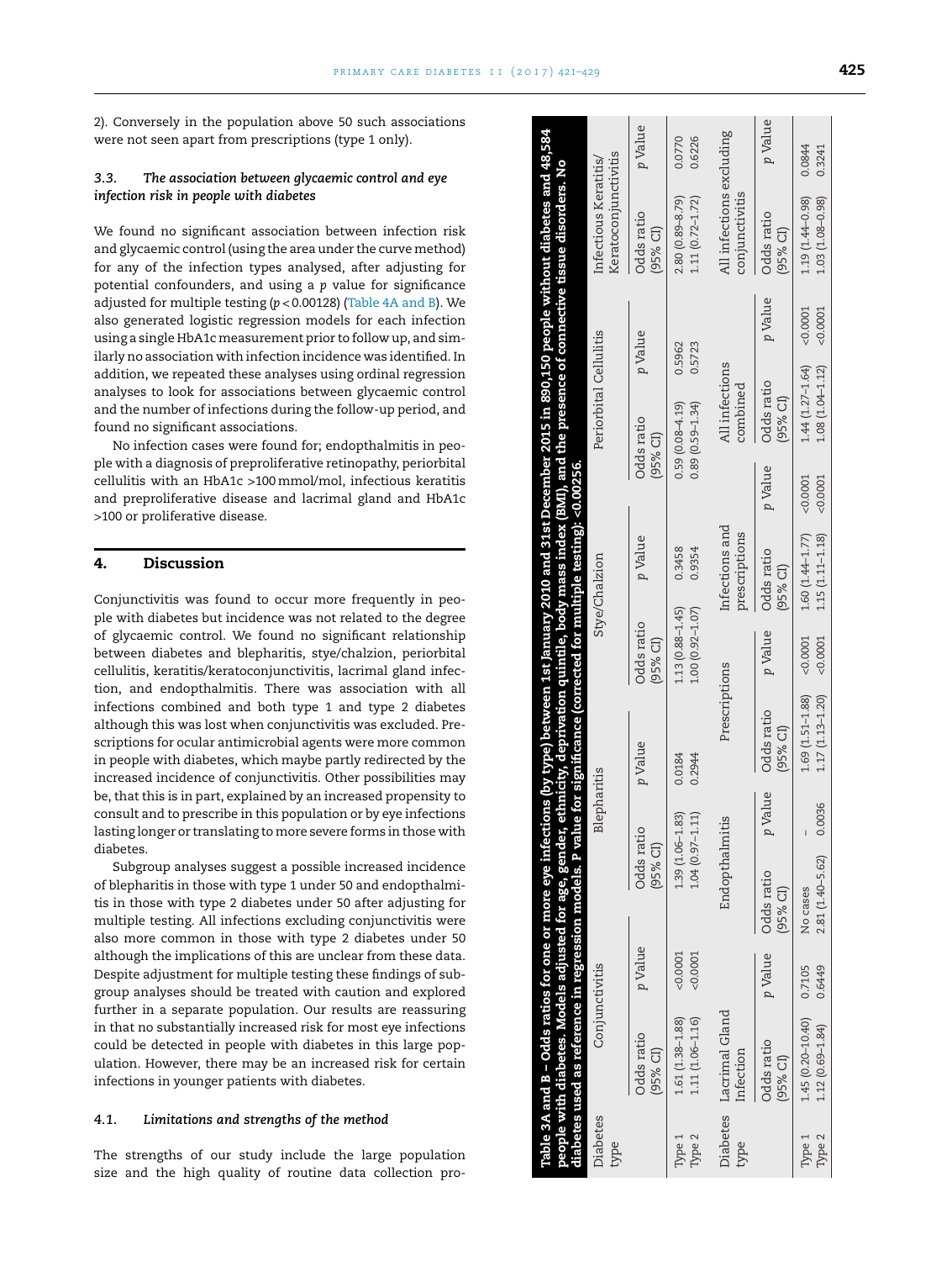<span id="page-5-0"></span>

| Table 4A and B - The odds ratios for infection incidence in 48,584 people with diabetes stratified by glycaemic control. Models are adjusted for age, gender, ethnicity, |  |
|--------------------------------------------------------------------------------------------------------------------------------------------------------------------------|--|
| body mass index (BMI), the presence of connective tissue disorders, the degree of retinopathy and the presence of maculopathy. p Value for significance (corrected for   |  |
| multiple testing): <0.00128.                                                                                                                                             |  |

| Variables                       | Conjunctivitis           |                          | Blepharitis            |                          | Stye/Chalzion          |                          |                        | Periorbital cellulitis   |                                  | Keratitis |                   |
|---------------------------------|--------------------------|--------------------------|------------------------|--------------------------|------------------------|--------------------------|------------------------|--------------------------|----------------------------------|-----------|-------------------|
|                                 | Odds ratio<br>(95% CI)   | p Value                  | Odds ratio<br>(95% CI) | p Value                  | Odds ratio<br>(95% CI) | p Value                  | Odds ratio<br>(95% CI) | p Value                  | Odds ratio<br>(95% CI)           |           | p Value           |
| HbA1c (mmol/mol)                |                          |                          |                        |                          |                        |                          |                        |                          |                                  |           |                   |
| $<$ 53 (Ref) (n = 16,950)       | $\mathbf{1}$             | $-$                      | $\mathbf{1}$           | $ \,$                    | $\mathbf{1}$           | $\qquad \qquad -$        | $\mathbf{1}$           | $\overline{\phantom{a}}$ | 1                                |           |                   |
| 53-69 ( $n = 15,768$ )          | $1.05(0.96 - 1.15)$      | 0.2861                   | $1.09(0.95 - 1.24)$    | 0.2172                   | $0.94(0.81 - 1.10)$    | 0.4535                   | $0.77(0.29 - 2.05)$    | 0.6083                   | $0.86(0.36 - 2.04)$              |           | 0.7253            |
| $69 - 100 (n = 7225)$           | $1.06(0.94 - 1.19)$      | 0.3645                   | $0.95(0.79-1.15)$      | 0.6208                   | $0.93(0.76 - 1.13)$    | 0.4703                   | $3.04(1.22 - 7.54)$    | 0.0168                   | $0.83(0.27 - 2.53)$              |           | 0.7499            |
| $>100 (n = 747)$                | $0.90(0.65 - 1.24)$      | 0.5201                   | $0.76(0.42 - 1.37)$    | 0.3558                   | $0.74(0.43 - 1.29)$    | 0.2916                   | No cases               |                          | $1.47(0.17 - 12.49)$             |           | 0.7226            |
| Not measured $(n = 7984)$       | $0.39(0.33 - 0.46)$      | < 0.0001                 | $0.42(0.32 - 0.55)$    | < 0.0001                 | $0.37(0.27 - 0.51)$    | < 0.0001                 | No cases               |                          | $0.49(0.09 - 2.55)$              |           | 0.3928            |
| Retinopathy                     |                          |                          |                        |                          |                        |                          |                        |                          |                                  |           |                   |
| None (Ref) $(n = 13, 742)$      | $\mathbf{1}$             | $\overline{\phantom{a}}$ | $\mathbf{1}$           | $\qquad \qquad -$        | $\mathbf{1}$           | $ \,$                    | $\mathbf{1}$           | $-$                      | $\mathbf{1}$                     |           | $\qquad \qquad -$ |
| Background ( $n = 13,088$ )     | $1.00(0.89 - 1.13)$      | 0.9898                   | $1.16(0.97 - 1.40)$    | 0.1100                   | $1.24(1.00-1.53)$      | 0.0505                   | 2.93 (0.35-24.55)      | 0.3217                   | $1.28(0.38 - 4.27)$              |           | 0.6912            |
| Non-specific $(n = 19,070)$     | $0.98(0.88 - 1.10)$      | 0.7455                   | $1.13(0.96 - 1.35)$    | 0.1512                   | $1.14(0.93 - 1.39)$    | 0.2024                   | $6.57(0.87 - 49.31)$   | 0.0672                   | $1.42(0.47 - 4.33)$              |           | 0.5331            |
| Preproliferative ( $n = 1596$ ) | $1.39(1.13 - 1.72)$      | 0.0019                   | $1.53(1.11-2.09)$      | 0.0088                   | $1.34(0.91 - 1.96)$    | 0.1359                   | $6.84(0.57 - 82.05)$   | 0.1292                   | No cases                         |           |                   |
| Proliferative $(n = 1088)$      | $1.23(0.95 - 1.58)$      | 0.1174                   | $1.25(0.83 - 1.87)$    | 0.2839                   | $1.02(0.63 - 1.65)$    | 0.9339                   | 4.95 (0.29-84.58)      | 0.2696                   | $1.25(0.12 - 12.86)$             |           | 0.8534            |
| Maculopathy ( $n = 2949$ )      | $1.00(0.85 - 1.18)$      | 0.9853                   | $1.24(0.99 - 1.57)$    | 0.0667                   | $0.94(0.71 - 1.25)$    | 0.6672                   | $0.81(0.17 - 3.97)$    | 0.7958                   | $1.17(0.25 - 5.49)$              |           | 0.8466            |
| Variables                       | Lacrimal gland infection |                          | Endopthalmitis         |                          | All infective episodes |                          | All prescriptions      |                          | All infections and prescriptions |           |                   |
|                                 | Odds ratio<br>(95% CI)   | p Value                  | Odds ratio<br>(95% CI) | p Value                  | Odds ratio<br>(95% CI) | p Value                  | Odds ratio<br>(95% CI) | p Value                  | Odds ratio<br>(95% CI)           |           | p Value           |
| HbA1c (mmol/mol)                |                          |                          |                        |                          |                        |                          |                        |                          |                                  |           |                   |
| $<$ 53 (Ref) (n = 16,950)       | $\mathbf{1}$             |                          | $\mathbf{1}$           | $-$                      | $\mathbf{1}$           | $\qquad \qquad -$        | $\mathbf{1}$           | $\overline{\phantom{a}}$ |                                  |           |                   |
| 53-69 ( $n = 15,768$ )          | $0.28(0.09 - 0.88)$      | 0.0297                   | $0.93(0.20 - 4.25)$    | 0.9248                   | $1.01(0.94 - 1.08)$    | 0.8557                   | $1.05(0.99 - 1.12)$    | 0.0899                   | $1.04(0.98 - 1.10)$              | 0.2237    |                   |
| $69 - 100 (n = 7225)$           | $0.29(0.06 - 1.36)$      | 0.1158                   | 2.39 (0.54-10.56)      | 0.2518                   | $1.00(0.91 - 1.11)$    | 0.9326                   | $1.11(1.02 - 1.20)$    | 0.0109                   | $1.09(1.00-1.17)$                | 0.0370    |                   |
| $>100 (n = 747)$                | No cases                 |                          | 7.82 (1.10-55.80)      | 0.0403                   | $0.83(0.64 - 1.09)$    | 0.1797                   | $0.92(0.74 - 1.15)$    | 0.4763                   | $0.89(0.71 - 1.10)$              | 0.2674    |                   |
| Not measured $(n = 7984)$       | $0.33(0.06 - 1.66)$      | 0.1781                   | $0.63(0.10-3.85)$      | 0.6181                   | $0.40(0.35 - 0.46)$    | < 0.0001                 | $0.43(0.38 - 0.48)$    | < 0.0001                 | $0.42(0.38 - 0.47)$              | < 0.0001  |                   |
| Retinopathy                     |                          |                          |                        |                          |                        |                          |                        |                          |                                  |           |                   |
| None (Ref) $(n = 13, 742)$      | $\mathbf{1}$             |                          | $\mathbf{1}$           | $\overline{\phantom{0}}$ | $\mathbf{1}$           | $\overline{\phantom{0}}$ | $\mathbf{1}$           | $\overline{\phantom{a}}$ | 1                                |           |                   |
| Background ( $n = 13,088$ )     | $0.74(0.21 - 2.67)$      | 0.6468                   | $0.17(0.03 - 1.00)$    | 0.0498                   | $1.07(0.97 - 1.18)$    | 0.1646                   | $1.10(1.02 - 1.20)$    | 0.0188                   | $1.11(1.03 - 1.20)$              | 0.0078    |                   |
| Non-specific $(n = 19,070)$     | $0.72(0.23 - 2.26)$      | 0.5759                   | $0.47(0.13 - 1.68)$    | 0.2436                   | $1.04(0.95 - 1.14)$    | 0.3874                   | $1.12(1.03 - 1.20)$    | 0.0046                   | $1.11(1.03 - 1.19)$              | 0.0069    |                   |
| Preproliferative ( $n = 1596$ ) | 4.28 (0.84-21.86)        | 0.0808                   | No cases               |                          | $1.42(1.19-1.69)$      | < 0.0001                 | $1.41(1.22 - 1.64)$    | < 0.0001                 | $1.42(1.23 - 1.64)$              | < 0.0001  |                   |
| Proliferative $(n = 1088)$      | No cases                 |                          | $0.61(0.08 - 4.73)$    | 0.6388                   | $1.23(0.99 - 1.52)$    | 0.0575                   | $1.32(1.10-1.58)$      | 0.0022                   | $1.37(1.15 - 1.62)$              | 0.0003    |                   |
| Maculopathy ( $n = 2949$ )      | $1.21(0.23 - 6.34)$      | 0.8228                   | 6.76 (1.55-29.42)      | 0.0109                   | $1.07(0.94 - 1.22)$    | 0.2814                   | $1.12(1.01 - 1.26)$    | 0.0373                   | $1.11(1.00-1.24)$                | 0.0532    |                   |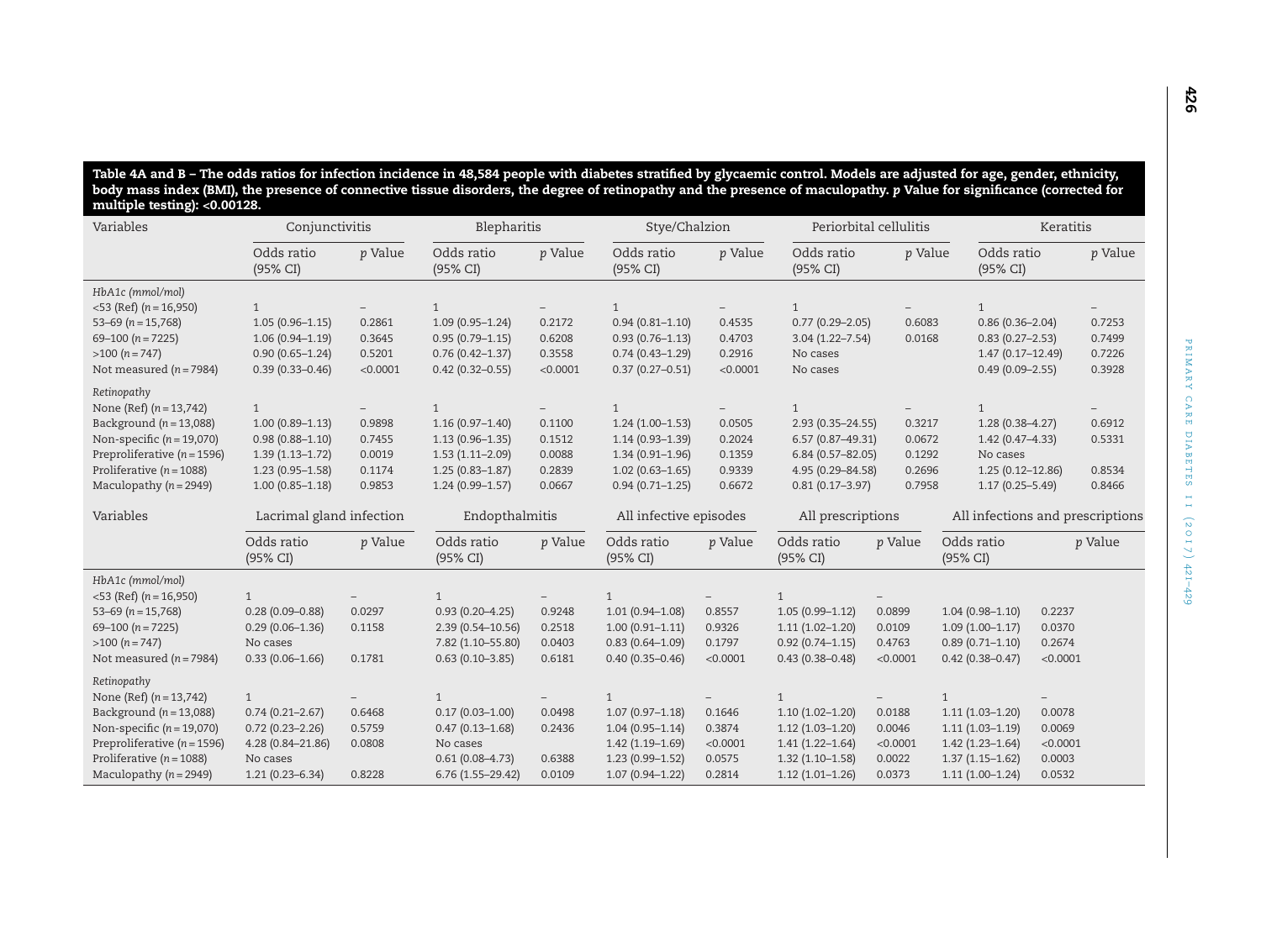<span id="page-6-0"></span>

| I | ı |  |
|---|---|--|
|   |   |  |
| I |   |  |

|          |                    | above. Models adjusted for age, gender, etmicity, deprivation quintile, body mass mdex (bMI), and the presence of connective ussue disorders. No diabetes used as<br>reference in regression models. p Value for significance ( |                  |                                        |                                            | corrected for multiple testing): $<$ 0.00128.     |                                            |                                                     |                                            |                                                 |                  |                                               |                  |
|----------|--------------------|---------------------------------------------------------------------------------------------------------------------------------------------------------------------------------------------------------------------------------|------------------|----------------------------------------|--------------------------------------------|---------------------------------------------------|--------------------------------------------|-----------------------------------------------------|--------------------------------------------|-------------------------------------------------|------------------|-----------------------------------------------|------------------|
| Age      | Diabetes<br>type   |                                                                                                                                                                                                                                 | Conjunctivitis   |                                        | Blepharitis                                |                                                   | Stye/Chalzion                              |                                                     |                                            | Periorbital cellulitis                          |                  | Keratoconjunctivitis<br>Infectious Keratitis/ |                  |
|          |                    | Odds ratio<br>$(95%$ CI)                                                                                                                                                                                                        |                  | p Value                                | Odds ratio<br>(95% CI)                     | p Value                                           | Odds ratio<br>(95% CI)                     | p Value                                             | Odds ratio<br>(95% CI)                     |                                                 | p Value          | Odds ratio<br>(95% CI)                        | p Value          |
| Under 50 | Type 2<br>Type $1$ | $1.53(1.35 - 1.72)$<br>$1.80(1.49 - 2.18)$                                                                                                                                                                                      |                  | 0.0001<br>0.0001                       | 1.83 (1.27-2.63)<br>$1.36(1.08 - 1.73)$    | 0.0012<br>0.0095                                  | $1.19(1.00 - 1.42)$<br>$1.23(0.91 - 1.65)$ | 0.1855<br>0.0541                                    | $0.49(0.12 - 2.02)$<br>$0.85(0.12 - 6.06)$ | 0.8688<br>0.3268                                |                  | 5.28 (1.66-16.80)<br>$3.41(1.42 - 8.20)$      | 0.0048<br>0.0060 |
| Over 50  | Type 2<br>Type 1   | 1.30 (1.00-1.71)<br>$1.06(1.01 - 1.11)$                                                                                                                                                                                         |                  | 0.0150<br>0.0532                       | $1.07(0.70 - 1.62)$<br>$1.00(0.94 - 1.08)$ | 0.7566<br>0.8913                                  | $0.97(0.60 - 1.54)$<br>$0.97(0.89 - 1.06)$ | 0.8832<br>0.5133                                    | $0.93(0.60 - 1.45)$<br>No cases            | 0.7448                                          |                  | $0.88(0.54 - 1.44)$<br>No cases               | 0.6215           |
| Age      | type               | Diabetes Lacrimal Gland<br>Infection                                                                                                                                                                                            |                  |                                        | Endopthalmitis                             | Prescriptions                                     |                                            | Infections and<br>prescriptions                     |                                            | All infections<br>combined                      |                  | All infections excluding<br>conjunctivitis    |                  |
|          |                    | Odds ratio<br>(95% CI)                                                                                                                                                                                                          | p Value          | Odds ratio<br>(95% CI)                 | p Value                                    | Odds ratio<br>(95% CI)                            | p Value                                    | Odds ratio<br>(95% CI)                              | p Value                                    | Odds ratio<br>(95% CI)                          | p Value          | Odds ratio<br>(95% CI)                        | p Value          |
| Under 50 | Type 2<br>Type 1   | No Cases<br>No cases                                                                                                                                                                                                            |                  | 41.62 (5.32-325.78) 0.0004<br>No cases |                                            | $1.74(1.37-2.21) < 0.0001$<br>$1.43(1.23 - 1.67)$ | &0.0001                                    | $1.77(1.55 - 2.01) < 0.0001$<br>$1.46(1.35 - 1.59)$ | &0.0001                                    | $1.60$ (1.37-1.88) < 0.0001<br>1.41 (1.28-1.56) | &0.0001          | $1.34(1.71 - 1.05)$<br>$1.25(1.45-1.09)$      | 0.0175<br>0.0018 |
| Over 50  | Type 1<br>Type 2   | 3.06 (0.42-22.03)<br>1.07 (0.63-1.84)                                                                                                                                                                                           | 0.2674<br>0.8000 | 2.24 (1.08-4.64)<br>No cases           | 0.0300                                     | $1.70(1.28 - 2.26)$<br>$1.08(1.02 - 1.14)$        | 0.0002<br>0.0096                           | $1.10(1.07 - 1.13)$<br>$1.35(1.13 - 1.61)$          | < 0.0001<br>0.0010                         | 1.04 (1.00-1.08)<br>$1.20(0.96 - 1.50)$         | 0.1043<br>0.0628 | $1.00(1.38 - 0.72)$<br>$1.00(1.06 - 0.95)$    | 0.9897<br>0.9954 |

vided by the RCGP RSC practice network [\[13\]](#page-7-0) Limitations of our study include those of any retrospective observational study: in particular, we cannot exclude residual confounding, and are unable to demonstrate causal relationships. In addition, despite the large population size there were small numbers of cases of infectious keratitis/keratoconjunctivitis, lacrimal gland infections, and endopthalmitis that may have limited our ability to identify associations. Cases involving stye/chalzion and infectious keratitis/keratoconjunctivitis were grouped by anatomy and one must appreciate these are clinically different infections. There is also a high likelihood that many patients do not seek medical help for common ocular infections such as conjunctivitis and styes/chalzion. Particularly as people are able to buy treatment over the counter. These infection events are therefore not recorded. Inclusion of other risk factors for acute ocular infection such as use of contactlenses [\[21\]](#page-8-0) , hygiene, or infection contact was not possible, as this data is not routinely recorded in UK primary care. Diabetes duration has also been independently associated with both increased risk of microvascular events [\[22\]](#page-8-0) and infection [\[23\]](#page-8-0) , combined with our inability to highlight type of therapy; one must also appreciate this to be a limitation difficult for us to control for. Finally the severity of eye infections could not be determined from our dataset. This was due to the difficulty in defining a universally accepted classification system that would encompass the various infection forms. This was due to the varied structures of the eyes involved and the lack of information in routinely collected data.

#### *4.2. Comparison with the literature*

We found a lack of robust data examining the relationship between diabetes and infections despite multiple allusions to an association in the literature  $[6,7]$ . A population based casecontrol study in Denmark identified 502 people with diabetes and acute conjunctivitis (using prescribing records) in a total case population of 16,193 [\[10\]](#page-7-0) . The odds ratio for conjunctivitis in those with diabetes compared to those without was OR 1.24 (95% CI 1.13–1.38). A smaller observational study ( *n* = 328) of people with type 2 diabetes found no association between glycaemic control and acute conjunctivitis [\[9\]](#page-7-0) . They hoped to establish a change in glycaemic control between periods of infection and without. Of the 458 infections studied, there were 26 cases of superficial infections of the eye (conjunctivitis & blepharitis). They found no change in HbA1c levels between episodes of infection and without [\[9\]](#page-7-0) . Other authors have suggested recurrent styes, blepharitis and blepharoconjunctivitis all as possible indicators for undiagnosed diabetes and suggested diabetes screening in such patients [\[5\].](#page-7-0) Our data do not support this suggestion. To the best of our knowledge there are no other high quality studies that examine this these associations. Secondary care data has demonstrated an increased risk for postoperative endopthalmitis in those with diabetes [\[24\]](#page-8-0) . The number of people with endopthalmitis in our cohort may have been too small to capture this association. Whilst we did identify a potential association with type 2 diabetes this was not significant after adjusting p values for multiple testing.

The pathogenesis relating to diabetes and ocular infections remains poorly understood. A number of studies in vivo and in vitro have demonstrated a hyperglycaemic state damages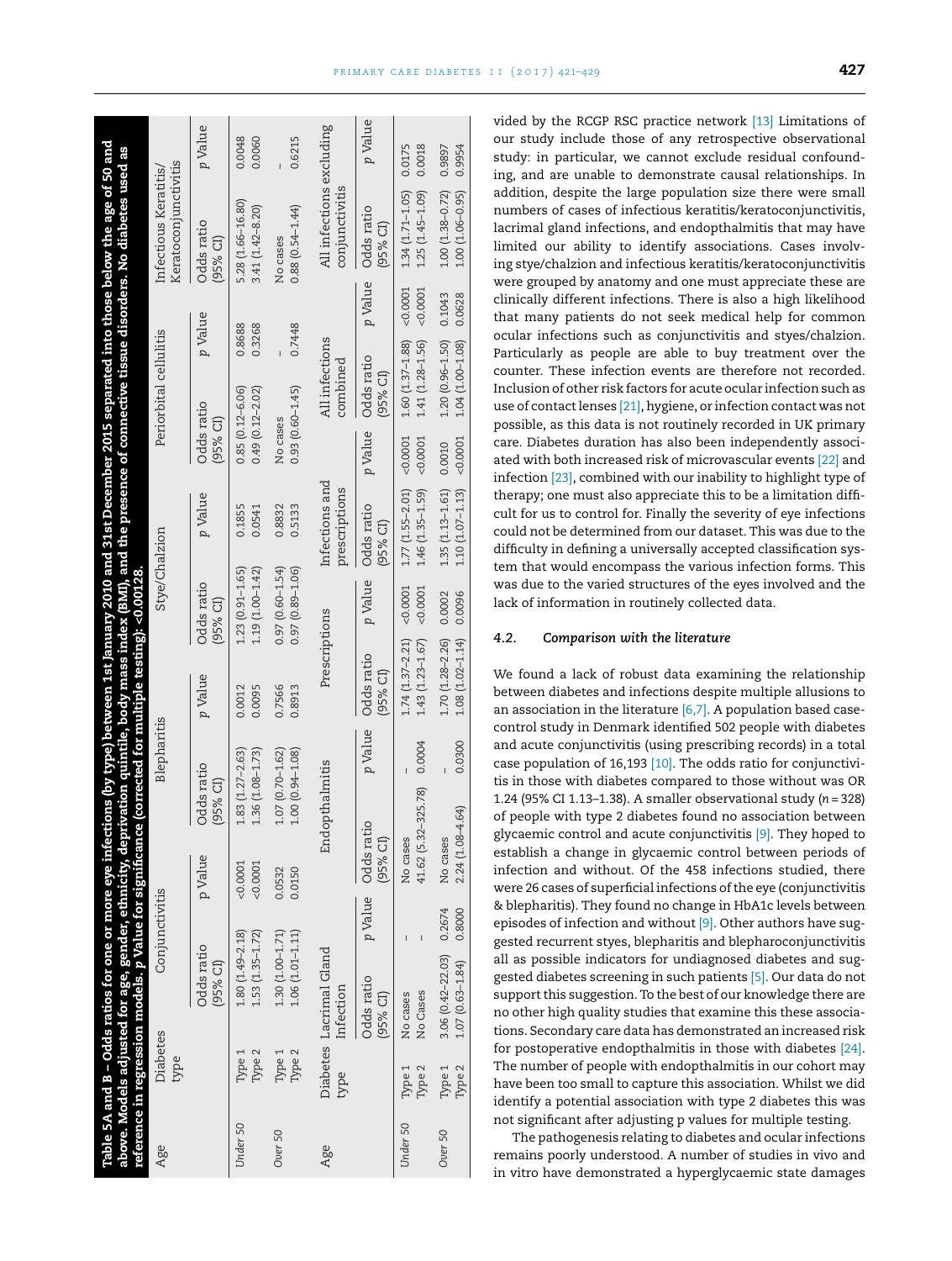<span id="page-7-0"></span>the functionality of neutrophils and macrophages, in particular chemotaxis and phagocytosis [\[25\].](#page-8-0) However, the clinical implications are still inadequately understood. The conjunctival flora of people with and without diabetes is significantly different, with higher rates of culture positive for potentially pathogenic organisms in those with diabetes [\[26\].](#page-8-0) It has been suggested that this prevalence of conjunctival colonisation with pathogenic bacteria in patients with diabetes may be due to repeated hospital visits and recurrent antimicrobial therapy [\[27\].](#page-8-0) Reduced corneal sensitivity in people with diabetes may also play a role in increased risk for ocular infection; the sensory deficit potentially predisposing patients to bacterial, corneal and neurotropic ulcers [10].

## **5. Conclusions**

This is the firstlarge study to examine the association between diabetes and a range of eye infections in a large population. We found that conjunctivitis occurs more frequently in people with diabetes, however, we did not find any substantial increase in risk for other ocular infections. For rarer infections we cannot exclude an association due to small numbers. Infection risk was not found to be associated with the degree of glycaemic control. Hyperglycaemia does not appear to be a major predisposing factor to ocular infections.

# **Author contributions**

ASA, Sdel and AMcG were involved in the conception and design of the study. ASA, AMcG, WH and BA were involved in data collection. ASA and AMcG carried out the statistical analysis and data interpretation. ASA drafted the manuscript. ASA, AMcG, Sdel, WH, BA and NM provided critical review of the manuscript and contributed to the final write-up. AMcG was the senior study investigator. All authors read and approved the final manuscript.

#### **Role of funding source**

This study has no funding source or sponsor to be reported.

# **Conflicts of interest**

ASA has no conflicts of interest to declare. AMG, WH, BA and SdL have undertaken research funded by Eli-Lilly. NM has received fees for serving as a speaker, a consultant or an advisory board member for Allergan, Bristol-Myers Squibb-Astra-Zeneca, GlaxoSmithKline, Eli Lilly, Lifescan, MSD, Metronic, Novartis, Novo Nordisk, Pfizer, Sankio, Sanofi, Roche, Servier, Takeda.

## **Acknowledgements**

We would like to thank Mrs Barbara Arrowsmith for her assistance in data extraction for this study.

#### **Appendix A. Supplementary data**

Supplementary data associated with this article can be found, in the online version, at [http://dx.doi.org/10.1016/j.pcd.2017.05.009.](http://dx.doi.org/10.1016/j.pcd.2017.05.009)

#### r e f e r enc e s

- [1] [E.W.](http://refhub.elsevier.com/S1751-9918(17)30085-2/sbref0005) [Gregg,](http://refhub.elsevier.com/S1751-9918(17)30085-2/sbref0005) [N.](http://refhub.elsevier.com/S1751-9918(17)30085-2/sbref0005) [Sattar,](http://refhub.elsevier.com/S1751-9918(17)30085-2/sbref0005) [M.K.](http://refhub.elsevier.com/S1751-9918(17)30085-2/sbref0005) [Ali,](http://refhub.elsevier.com/S1751-9918(17)30085-2/sbref0005) [The](http://refhub.elsevier.com/S1751-9918(17)30085-2/sbref0005) [changing](http://refhub.elsevier.com/S1751-9918(17)30085-2/sbref0005) [face](http://refhub.elsevier.com/S1751-9918(17)30085-2/sbref0005) [of](http://refhub.elsevier.com/S1751-9918(17)30085-2/sbref0005) [diabetes](http://refhub.elsevier.com/S1751-9918(17)30085-2/sbref0005) [complications,](http://refhub.elsevier.com/S1751-9918(17)30085-2/sbref0005) [Lancet](http://refhub.elsevier.com/S1751-9918(17)30085-2/sbref0005) [Diabetes](http://refhub.elsevier.com/S1751-9918(17)30085-2/sbref0005) [Endocrinol.](http://refhub.elsevier.com/S1751-9918(17)30085-2/sbref0005) [4](http://refhub.elsevier.com/S1751-9918(17)30085-2/sbref0005) [\(6\)](http://refhub.elsevier.com/S1751-9918(17)30085-2/sbref0005) [\(2016\)](http://refhub.elsevier.com/S1751-9918(17)30085-2/sbref0005) [537–547.](http://refhub.elsevier.com/S1751-9918(17)30085-2/sbref0005)
- [2] [M.](http://refhub.elsevier.com/S1751-9918(17)30085-2/sbref0010) [Bharathi,](http://refhub.elsevier.com/S1751-9918(17)30085-2/sbref0010) [R.](http://refhub.elsevier.com/S1751-9918(17)30085-2/sbref0010) [Ramakrishnan,](http://refhub.elsevier.com/S1751-9918(17)30085-2/sbref0010) [S.](http://refhub.elsevier.com/S1751-9918(17)30085-2/sbref0010) [Vasu,](http://refhub.elsevier.com/S1751-9918(17)30085-2/sbref0010) [R.](http://refhub.elsevier.com/S1751-9918(17)30085-2/sbref0010) [Meenakshi,](http://refhub.elsevier.com/S1751-9918(17)30085-2/sbref0010) [R.](http://refhub.elsevier.com/S1751-9918(17)30085-2/sbref0010) [Palaniappan,](http://refhub.elsevier.com/S1751-9918(17)30085-2/sbref0010) [Epidemiological](http://refhub.elsevier.com/S1751-9918(17)30085-2/sbref0010) [characteristics](http://refhub.elsevier.com/S1751-9918(17)30085-2/sbref0010) [and](http://refhub.elsevier.com/S1751-9918(17)30085-2/sbref0010) [laboratory](http://refhub.elsevier.com/S1751-9918(17)30085-2/sbref0010) [diagnosis](http://refhub.elsevier.com/S1751-9918(17)30085-2/sbref0010) [of](http://refhub.elsevier.com/S1751-9918(17)30085-2/sbref0010) [fungal](http://refhub.elsevier.com/S1751-9918(17)30085-2/sbref0010) [keratitis.](http://refhub.elsevier.com/S1751-9918(17)30085-2/sbref0010) [A](http://refhub.elsevier.com/S1751-9918(17)30085-2/sbref0010) [three-year](http://refhub.elsevier.com/S1751-9918(17)30085-2/sbref0010) [study,](http://refhub.elsevier.com/S1751-9918(17)30085-2/sbref0010) [Indian](http://refhub.elsevier.com/S1751-9918(17)30085-2/sbref0010) [J.](http://refhub.elsevier.com/S1751-9918(17)30085-2/sbref0010) [Ophthalmol.](http://refhub.elsevier.com/S1751-9918(17)30085-2/sbref0010) [51](http://refhub.elsevier.com/S1751-9918(17)30085-2/sbref0010) [\(4\)](http://refhub.elsevier.com/S1751-9918(17)30085-2/sbref0010) [\(2003\)](http://refhub.elsevier.com/S1751-9918(17)30085-2/sbref0010) [315–321.](http://refhub.elsevier.com/S1751-9918(17)30085-2/sbref0010)
- [3] [U.](http://refhub.elsevier.com/S1751-9918(17)30085-2/sbref0015) [Gopinathan,](http://refhub.elsevier.com/S1751-9918(17)30085-2/sbref0015) [P.](http://refhub.elsevier.com/S1751-9918(17)30085-2/sbref0015) [Garg,](http://refhub.elsevier.com/S1751-9918(17)30085-2/sbref0015) [M.](http://refhub.elsevier.com/S1751-9918(17)30085-2/sbref0015) [Fernandes,](http://refhub.elsevier.com/S1751-9918(17)30085-2/sbref0015) [S.](http://refhub.elsevier.com/S1751-9918(17)30085-2/sbref0015) [Sharma,](http://refhub.elsevier.com/S1751-9918(17)30085-2/sbref0015) [S.](http://refhub.elsevier.com/S1751-9918(17)30085-2/sbref0015) [Athmanathan,](http://refhub.elsevier.com/S1751-9918(17)30085-2/sbref0015) [G.N.](http://refhub.elsevier.com/S1751-9918(17)30085-2/sbref0015) [Rao,](http://refhub.elsevier.com/S1751-9918(17)30085-2/sbref0015) [The](http://refhub.elsevier.com/S1751-9918(17)30085-2/sbref0015) [epidemiological](http://refhub.elsevier.com/S1751-9918(17)30085-2/sbref0015) [features](http://refhub.elsevier.com/S1751-9918(17)30085-2/sbref0015) [and](http://refhub.elsevier.com/S1751-9918(17)30085-2/sbref0015) [laboratory](http://refhub.elsevier.com/S1751-9918(17)30085-2/sbref0015) [results](http://refhub.elsevier.com/S1751-9918(17)30085-2/sbref0015) [of](http://refhub.elsevier.com/S1751-9918(17)30085-2/sbref0015) [fungal](http://refhub.elsevier.com/S1751-9918(17)30085-2/sbref0015) [keratitis:](http://refhub.elsevier.com/S1751-9918(17)30085-2/sbref0015) [a](http://refhub.elsevier.com/S1751-9918(17)30085-2/sbref0015) [10-year](http://refhub.elsevier.com/S1751-9918(17)30085-2/sbref0015) [review](http://refhub.elsevier.com/S1751-9918(17)30085-2/sbref0015) [at](http://refhub.elsevier.com/S1751-9918(17)30085-2/sbref0015) [a](http://refhub.elsevier.com/S1751-9918(17)30085-2/sbref0015) [referral](http://refhub.elsevier.com/S1751-9918(17)30085-2/sbref0015) [eye](http://refhub.elsevier.com/S1751-9918(17)30085-2/sbref0015) [care](http://refhub.elsevier.com/S1751-9918(17)30085-2/sbref0015) [center](http://refhub.elsevier.com/S1751-9918(17)30085-2/sbref0015) [in](http://refhub.elsevier.com/S1751-9918(17)30085-2/sbref0015) [South](http://refhub.elsevier.com/S1751-9918(17)30085-2/sbref0015) [India,](http://refhub.elsevier.com/S1751-9918(17)30085-2/sbref0015) [Cornea](http://refhub.elsevier.com/S1751-9918(17)30085-2/sbref0015) [21](http://refhub.elsevier.com/S1751-9918(17)30085-2/sbref0015) [\(6\)](http://refhub.elsevier.com/S1751-9918(17)30085-2/sbref0015) [\(2002\)](http://refhub.elsevier.com/S1751-9918(17)30085-2/sbref0015) [555–559.](http://refhub.elsevier.com/S1751-9918(17)30085-2/sbref0015)
- [4] [E.C.](http://refhub.elsevier.com/S1751-9918(17)30085-2/sbref0020) [Alfonso,](http://refhub.elsevier.com/S1751-9918(17)30085-2/sbref0020) [D.](http://refhub.elsevier.com/S1751-9918(17)30085-2/sbref0020) [Miller,](http://refhub.elsevier.com/S1751-9918(17)30085-2/sbref0020) [J.](http://refhub.elsevier.com/S1751-9918(17)30085-2/sbref0020) [Cantu-Dibildox,](http://refhub.elsevier.com/S1751-9918(17)30085-2/sbref0020) [T.P.](http://refhub.elsevier.com/S1751-9918(17)30085-2/sbref0020) [O'Brien,](http://refhub.elsevier.com/S1751-9918(17)30085-2/sbref0020) [O.D.](http://refhub.elsevier.com/S1751-9918(17)30085-2/sbref0020) [Schein,](http://refhub.elsevier.com/S1751-9918(17)30085-2/sbref0020) [Fungal](http://refhub.elsevier.com/S1751-9918(17)30085-2/sbref0020) [keratitis](http://refhub.elsevier.com/S1751-9918(17)30085-2/sbref0020) [associated](http://refhub.elsevier.com/S1751-9918(17)30085-2/sbref0020) [with](http://refhub.elsevier.com/S1751-9918(17)30085-2/sbref0020) [non-therapeutic](http://refhub.elsevier.com/S1751-9918(17)30085-2/sbref0020) [soft](http://refhub.elsevier.com/S1751-9918(17)30085-2/sbref0020) [contact](http://refhub.elsevier.com/S1751-9918(17)30085-2/sbref0020) [lenses,](http://refhub.elsevier.com/S1751-9918(17)30085-2/sbref0020) [Am.](http://refhub.elsevier.com/S1751-9918(17)30085-2/sbref0020) [J](http://refhub.elsevier.com/S1751-9918(17)30085-2/sbref0020). [Ophthalmol.](http://refhub.elsevier.com/S1751-9918(17)30085-2/sbref0020) [142](http://refhub.elsevier.com/S1751-9918(17)30085-2/sbref0020) [\(1\)](http://refhub.elsevier.com/S1751-9918(17)30085-2/sbref0020) [\(2006\)](http://refhub.elsevier.com/S1751-9918(17)30085-2/sbref0020) [154–155.](http://refhub.elsevier.com/S1751-9918(17)30085-2/sbref0020)
- [5] [A.](http://refhub.elsevier.com/S1751-9918(17)30085-2/sbref0025) [Negi,](http://refhub.elsevier.com/S1751-9918(17)30085-2/sbref0025) [S.A.](http://refhub.elsevier.com/S1751-9918(17)30085-2/sbref0025) [Vernon,](http://refhub.elsevier.com/S1751-9918(17)30085-2/sbref0025) [An](http://refhub.elsevier.com/S1751-9918(17)30085-2/sbref0025) [overview](http://refhub.elsevier.com/S1751-9918(17)30085-2/sbref0025) [of](http://refhub.elsevier.com/S1751-9918(17)30085-2/sbref0025) [the](http://refhub.elsevier.com/S1751-9918(17)30085-2/sbref0025) [eye](http://refhub.elsevier.com/S1751-9918(17)30085-2/sbref0025) [in](http://refhub.elsevier.com/S1751-9918(17)30085-2/sbref0025) [diabetes,](http://refhub.elsevier.com/S1751-9918(17)30085-2/sbref0025) [J.](http://refhub.elsevier.com/S1751-9918(17)30085-2/sbref0025) [R.](http://refhub.elsevier.com/S1751-9918(17)30085-2/sbref0025) [Soc.](http://refhub.elsevier.com/S1751-9918(17)30085-2/sbref0025) [Med.](http://refhub.elsevier.com/S1751-9918(17)30085-2/sbref0025) [96](http://refhub.elsevier.com/S1751-9918(17)30085-2/sbref0025) [\(6\)](http://refhub.elsevier.com/S1751-9918(17)30085-2/sbref0025) [\(2003\)](http://refhub.elsevier.com/S1751-9918(17)30085-2/sbref0025) [266–272.](http://refhub.elsevier.com/S1751-9918(17)30085-2/sbref0025)
- [6] [P.R.](http://refhub.elsevier.com/S1751-9918(17)30085-2/sbref0030) [Herse,](http://refhub.elsevier.com/S1751-9918(17)30085-2/sbref0030) [A](http://refhub.elsevier.com/S1751-9918(17)30085-2/sbref0030) [review](http://refhub.elsevier.com/S1751-9918(17)30085-2/sbref0030) [of](http://refhub.elsevier.com/S1751-9918(17)30085-2/sbref0030) [manifestations](http://refhub.elsevier.com/S1751-9918(17)30085-2/sbref0030) [of](http://refhub.elsevier.com/S1751-9918(17)30085-2/sbref0030) [diabetes](http://refhub.elsevier.com/S1751-9918(17)30085-2/sbref0030) [mellitus](http://refhub.elsevier.com/S1751-9918(17)30085-2/sbref0030) [in](http://refhub.elsevier.com/S1751-9918(17)30085-2/sbref0030) [the](http://refhub.elsevier.com/S1751-9918(17)30085-2/sbref0030) [anterior](http://refhub.elsevier.com/S1751-9918(17)30085-2/sbref0030) [eye](http://refhub.elsevier.com/S1751-9918(17)30085-2/sbref0030) [and](http://refhub.elsevier.com/S1751-9918(17)30085-2/sbref0030) [cornea,](http://refhub.elsevier.com/S1751-9918(17)30085-2/sbref0030) [Am.](http://refhub.elsevier.com/S1751-9918(17)30085-2/sbref0030) [J.](http://refhub.elsevier.com/S1751-9918(17)30085-2/sbref0030) [Optom.](http://refhub.elsevier.com/S1751-9918(17)30085-2/sbref0030) [Physiol.](http://refhub.elsevier.com/S1751-9918(17)30085-2/sbref0030) [Opt.](http://refhub.elsevier.com/S1751-9918(17)30085-2/sbref0030) [65](http://refhub.elsevier.com/S1751-9918(17)30085-2/sbref0030) [\(3\)](http://refhub.elsevier.com/S1751-9918(17)30085-2/sbref0030) [\(1988\)](http://refhub.elsevier.com/S1751-9918(17)30085-2/sbref0030) [224](http://refhub.elsevier.com/S1751-9918(17)30085-2/sbref0030)–[230.](http://refhub.elsevier.com/S1751-9918(17)30085-2/sbref0030)
- [7] [G.](http://refhub.elsevier.com/S1751-9918(17)30085-2/sbref0035) [Rocha,](http://refhub.elsevier.com/S1751-9918(17)30085-2/sbref0035) [G.](http://refhub.elsevier.com/S1751-9918(17)30085-2/sbref0035) [Garza,](http://refhub.elsevier.com/S1751-9918(17)30085-2/sbref0035) [R.L.](http://refhub.elsevier.com/S1751-9918(17)30085-2/sbref0035) [Font,](http://refhub.elsevier.com/S1751-9918(17)30085-2/sbref0035) [Orbital](http://refhub.elsevier.com/S1751-9918(17)30085-2/sbref0035) [pathology](http://refhub.elsevier.com/S1751-9918(17)30085-2/sbref0035) [associated](http://refhub.elsevier.com/S1751-9918(17)30085-2/sbref0035) [with](http://refhub.elsevier.com/S1751-9918(17)30085-2/sbref0035) [diabetes](http://refhub.elsevier.com/S1751-9918(17)30085-2/sbref0035) [mellitus,](http://refhub.elsevier.com/S1751-9918(17)30085-2/sbref0035) [Int.](http://refhub.elsevier.com/S1751-9918(17)30085-2/sbref0035) [Ophthalmol.](http://refhub.elsevier.com/S1751-9918(17)30085-2/sbref0035) [Clin.](http://refhub.elsevier.com/S1751-9918(17)30085-2/sbref0035) [38](http://refhub.elsevier.com/S1751-9918(17)30085-2/sbref0035) [\(2\)](http://refhub.elsevier.com/S1751-9918(17)30085-2/sbref0035) [\(1998\)](http://refhub.elsevier.com/S1751-9918(17)30085-2/sbref0035) [169](http://refhub.elsevier.com/S1751-9918(17)30085-2/sbref0035)–[179.](http://refhub.elsevier.com/S1751-9918(17)30085-2/sbref0035)
- [8] [J.](http://refhub.elsevier.com/S1751-9918(17)30085-2/sbref0040) [Pearson-Stuttard,](http://refhub.elsevier.com/S1751-9918(17)30085-2/sbref0040) [S.](http://refhub.elsevier.com/S1751-9918(17)30085-2/sbref0040) [Blundell,](http://refhub.elsevier.com/S1751-9918(17)30085-2/sbref0040) [T.](http://refhub.elsevier.com/S1751-9918(17)30085-2/sbref0040) [Harris,](http://refhub.elsevier.com/S1751-9918(17)30085-2/sbref0040) [D.G.](http://refhub.elsevier.com/S1751-9918(17)30085-2/sbref0040) [Cook,](http://refhub.elsevier.com/S1751-9918(17)30085-2/sbref0040) [J.](http://refhub.elsevier.com/S1751-9918(17)30085-2/sbref0040) [Critchley,](http://refhub.elsevier.com/S1751-9918(17)30085-2/sbref0040) [Diabetes](http://refhub.elsevier.com/S1751-9918(17)30085-2/sbref0040) [and](http://refhub.elsevier.com/S1751-9918(17)30085-2/sbref0040) [infection:](http://refhub.elsevier.com/S1751-9918(17)30085-2/sbref0040) [assessing](http://refhub.elsevier.com/S1751-9918(17)30085-2/sbref0040) [the](http://refhub.elsevier.com/S1751-9918(17)30085-2/sbref0040) [association](http://refhub.elsevier.com/S1751-9918(17)30085-2/sbref0040) [with](http://refhub.elsevier.com/S1751-9918(17)30085-2/sbref0040) [glycaemic](http://refhub.elsevier.com/S1751-9918(17)30085-2/sbref0040) [control](http://refhub.elsevier.com/S1751-9918(17)30085-2/sbref0040) [in](http://refhub.elsevier.com/S1751-9918(17)30085-2/sbref0040) [population-based](http://refhub.elsevier.com/S1751-9918(17)30085-2/sbref0040) [studies,](http://refhub.elsevier.com/S1751-9918(17)30085-2/sbref0040) [Lancet](http://refhub.elsevier.com/S1751-9918(17)30085-2/sbref0040) [Diabetes](http://refhub.elsevier.com/S1751-9918(17)30085-2/sbref0040) [Endocrinol.](http://refhub.elsevier.com/S1751-9918(17)30085-2/sbref0040) [4](http://refhub.elsevier.com/S1751-9918(17)30085-2/sbref0040) [\(2\)](http://refhub.elsevier.com/S1751-9918(17)30085-2/sbref0040) [\(2016\)](http://refhub.elsevier.com/S1751-9918(17)30085-2/sbref0040) [148](http://refhub.elsevier.com/S1751-9918(17)30085-2/sbref0040)–[158.](http://refhub.elsevier.com/S1751-9918(17)30085-2/sbref0040)
- [9] [M.L.](http://refhub.elsevier.com/S1751-9918(17)30085-2/sbref0045) [Bartelink,](http://refhub.elsevier.com/S1751-9918(17)30085-2/sbref0045) [L.](http://refhub.elsevier.com/S1751-9918(17)30085-2/sbref0045) [Hoek,](http://refhub.elsevier.com/S1751-9918(17)30085-2/sbref0045) [J.P.](http://refhub.elsevier.com/S1751-9918(17)30085-2/sbref0045) [Freriks,](http://refhub.elsevier.com/S1751-9918(17)30085-2/sbref0045) [G.E.](http://refhub.elsevier.com/S1751-9918(17)30085-2/sbref0045) [Rutten,](http://refhub.elsevier.com/S1751-9918(17)30085-2/sbref0045) [Infections](http://refhub.elsevier.com/S1751-9918(17)30085-2/sbref0045) [in](http://refhub.elsevier.com/S1751-9918(17)30085-2/sbref0045) [patients](http://refhub.elsevier.com/S1751-9918(17)30085-2/sbref0045) [with](http://refhub.elsevier.com/S1751-9918(17)30085-2/sbref0045) [type](http://refhub.elsevier.com/S1751-9918(17)30085-2/sbref0045) [2](http://refhub.elsevier.com/S1751-9918(17)30085-2/sbref0045) [diabetes](http://refhub.elsevier.com/S1751-9918(17)30085-2/sbref0045) [in](http://refhub.elsevier.com/S1751-9918(17)30085-2/sbref0045) [general](http://refhub.elsevier.com/S1751-9918(17)30085-2/sbref0045) [practice,](http://refhub.elsevier.com/S1751-9918(17)30085-2/sbref0045) [Diabetes](http://refhub.elsevier.com/S1751-9918(17)30085-2/sbref0045) [Res.](http://refhub.elsevier.com/S1751-9918(17)30085-2/sbref0045) [Clin.](http://refhub.elsevier.com/S1751-9918(17)30085-2/sbref0045) [Pract.](http://refhub.elsevier.com/S1751-9918(17)30085-2/sbref0045) [40](http://refhub.elsevier.com/S1751-9918(17)30085-2/sbref0045) [\(1\)](http://refhub.elsevier.com/S1751-9918(17)30085-2/sbref0045) [\(1998\)](http://refhub.elsevier.com/S1751-9918(17)30085-2/sbref0045) [15–19.](http://refhub.elsevier.com/S1751-9918(17)30085-2/sbref0045)
- [10] [A.](http://refhub.elsevier.com/S1751-9918(17)30085-2/sbref0050) [Kruse,](http://refhub.elsevier.com/S1751-9918(17)30085-2/sbref0050) [R.W.](http://refhub.elsevier.com/S1751-9918(17)30085-2/sbref0050) [Thomsen,](http://refhub.elsevier.com/S1751-9918(17)30085-2/sbref0050) [H.H.](http://refhub.elsevier.com/S1751-9918(17)30085-2/sbref0050) [Hundborg,](http://refhub.elsevier.com/S1751-9918(17)30085-2/sbref0050) [L.L.](http://refhub.elsevier.com/S1751-9918(17)30085-2/sbref0050) [Knudsen,](http://refhub.elsevier.com/S1751-9918(17)30085-2/sbref0050) [H.T.](http://refhub.elsevier.com/S1751-9918(17)30085-2/sbref0050) [Sorensen,](http://refhub.elsevier.com/S1751-9918(17)30085-2/sbref0050) [H.C.](http://refhub.elsevier.com/S1751-9918(17)30085-2/sbref0050) [Schonheyder,](http://refhub.elsevier.com/S1751-9918(17)30085-2/sbref0050) [Diabetes](http://refhub.elsevier.com/S1751-9918(17)30085-2/sbref0050) [and](http://refhub.elsevier.com/S1751-9918(17)30085-2/sbref0050) [risk](http://refhub.elsevier.com/S1751-9918(17)30085-2/sbref0050) [of](http://refhub.elsevier.com/S1751-9918(17)30085-2/sbref0050) [acute](http://refhub.elsevier.com/S1751-9918(17)30085-2/sbref0050) [infectious](http://refhub.elsevier.com/S1751-9918(17)30085-2/sbref0050) [conjunctivitis—a](http://refhub.elsevier.com/S1751-9918(17)30085-2/sbref0050) [population-based](http://refhub.elsevier.com/S1751-9918(17)30085-2/sbref0050) [case-control](http://refhub.elsevier.com/S1751-9918(17)30085-2/sbref0050) [study,](http://refhub.elsevier.com/S1751-9918(17)30085-2/sbref0050) [Diabet.](http://refhub.elsevier.com/S1751-9918(17)30085-2/sbref0050) [Med.](http://refhub.elsevier.com/S1751-9918(17)30085-2/sbref0050) [23](http://refhub.elsevier.com/S1751-9918(17)30085-2/sbref0050) [\(4\)](http://refhub.elsevier.com/S1751-9918(17)30085-2/sbref0050) [\(2006\)](http://refhub.elsevier.com/S1751-9918(17)30085-2/sbref0050) [393–397.](http://refhub.elsevier.com/S1751-9918(17)30085-2/sbref0050)
- [11] [J.K.](http://refhub.elsevier.com/S1751-9918(17)30085-2/sbref0055) [Dart,](http://refhub.elsevier.com/S1751-9918(17)30085-2/sbref0055) [Eye](http://refhub.elsevier.com/S1751-9918(17)30085-2/sbref0055) [disease](http://refhub.elsevier.com/S1751-9918(17)30085-2/sbref0055) [at](http://refhub.elsevier.com/S1751-9918(17)30085-2/sbref0055) [a](http://refhub.elsevier.com/S1751-9918(17)30085-2/sbref0055) [community](http://refhub.elsevier.com/S1751-9918(17)30085-2/sbref0055) [health](http://refhub.elsevier.com/S1751-9918(17)30085-2/sbref0055) [centre,](http://refhub.elsevier.com/S1751-9918(17)30085-2/sbref0055) [Br.](http://refhub.elsevier.com/S1751-9918(17)30085-2/sbref0055) [Med.](http://refhub.elsevier.com/S1751-9918(17)30085-2/sbref0055) [J.](http://refhub.elsevier.com/S1751-9918(17)30085-2/sbref0055) [\(Clin.](http://refhub.elsevier.com/S1751-9918(17)30085-2/sbref0055) [Res.](http://refhub.elsevier.com/S1751-9918(17)30085-2/sbref0055) [Ed.\)](http://refhub.elsevier.com/S1751-9918(17)30085-2/sbref0055) [293](http://refhub.elsevier.com/S1751-9918(17)30085-2/sbref0055) [\(6560\)](http://refhub.elsevier.com/S1751-9918(17)30085-2/sbref0055) [\(1986\)](http://refhub.elsevier.com/S1751-9918(17)30085-2/sbref0055) [1477–1480.](http://refhub.elsevier.com/S1751-9918(17)30085-2/sbref0055)
- [12] [Royal](http://refhub.elsevier.com/S1751-9918(17)30085-2/sbref0060) [College](http://refhub.elsevier.com/S1751-9918(17)30085-2/sbref0060) [of](http://refhub.elsevier.com/S1751-9918(17)30085-2/sbref0060) [General](http://refhub.elsevier.com/S1751-9918(17)30085-2/sbref0060) [P,](http://refhub.elsevier.com/S1751-9918(17)30085-2/sbref0060) [A.](http://refhub.elsevier.com/S1751-9918(17)30085-2/sbref0060) [McCormick,](http://refhub.elsevier.com/S1751-9918(17)30085-2/sbref0060) [D.](http://refhub.elsevier.com/S1751-9918(17)30085-2/sbref0060) [Fleming,](http://refhub.elsevier.com/S1751-9918(17)30085-2/sbref0060) [J.](http://refhub.elsevier.com/S1751-9918(17)30085-2/sbref0060) [Charlton,](http://refhub.elsevier.com/S1751-9918(17)30085-2/sbref0060) [B.](http://refhub.elsevier.com/S1751-9918(17)30085-2/sbref0060) [Great,](http://refhub.elsevier.com/S1751-9918(17)30085-2/sbref0060) [C.](http://refhub.elsevier.com/S1751-9918(17)30085-2/sbref0060) [Office](http://refhub.elsevier.com/S1751-9918(17)30085-2/sbref0060) [of](http://refhub.elsevier.com/S1751-9918(17)30085-2/sbref0060) [Population,](http://refhub.elsevier.com/S1751-9918(17)30085-2/sbref0060) [et](http://refhub.elsevier.com/S1751-9918(17)30085-2/sbref0060) [al.,](http://refhub.elsevier.com/S1751-9918(17)30085-2/sbref0060) [Morbidity](http://refhub.elsevier.com/S1751-9918(17)30085-2/sbref0060) [Statistics](http://refhub.elsevier.com/S1751-9918(17)30085-2/sbref0060) [from](http://refhub.elsevier.com/S1751-9918(17)30085-2/sbref0060) [General](http://refhub.elsevier.com/S1751-9918(17)30085-2/sbref0060) [Practice:](http://refhub.elsevier.com/S1751-9918(17)30085-2/sbref0060) [Fourth](http://refhub.elsevier.com/S1751-9918(17)30085-2/sbref0060) [National](http://refhub.elsevier.com/S1751-9918(17)30085-2/sbref0060) [Study](http://refhub.elsevier.com/S1751-9918(17)30085-2/sbref0060) [1991–1992,](http://refhub.elsevier.com/S1751-9918(17)30085-2/sbref0060) [H.M.S.O.,](http://refhub.elsevier.com/S1751-9918(17)30085-2/sbref0060) [London,](http://refhub.elsevier.com/S1751-9918(17)30085-2/sbref0060) [1995.](http://refhub.elsevier.com/S1751-9918(17)30085-2/sbref0060)
- [13] [A.](http://refhub.elsevier.com/S1751-9918(17)30085-2/sbref0065) [Correa,](http://refhub.elsevier.com/S1751-9918(17)30085-2/sbref0065) [W.](http://refhub.elsevier.com/S1751-9918(17)30085-2/sbref0065) [Hinton,](http://refhub.elsevier.com/S1751-9918(17)30085-2/sbref0065) [A.](http://refhub.elsevier.com/S1751-9918(17)30085-2/sbref0065) [McGovern,](http://refhub.elsevier.com/S1751-9918(17)30085-2/sbref0065) [J](http://refhub.elsevier.com/S1751-9918(17)30085-2/sbref0065). [van](http://refhub.elsevier.com/S1751-9918(17)30085-2/sbref0065) [Vlymen,](http://refhub.elsevier.com/S1751-9918(17)30085-2/sbref0065) [I.](http://refhub.elsevier.com/S1751-9918(17)30085-2/sbref0065) [Yonova,](http://refhub.elsevier.com/S1751-9918(17)30085-2/sbref0065) [S](http://refhub.elsevier.com/S1751-9918(17)30085-2/sbref0065). [Jones,](http://refhub.elsevier.com/S1751-9918(17)30085-2/sbref0065) [et](http://refhub.elsevier.com/S1751-9918(17)30085-2/sbref0065) [al.,](http://refhub.elsevier.com/S1751-9918(17)30085-2/sbref0065) [Royal](http://refhub.elsevier.com/S1751-9918(17)30085-2/sbref0065) [College](http://refhub.elsevier.com/S1751-9918(17)30085-2/sbref0065) [of](http://refhub.elsevier.com/S1751-9918(17)30085-2/sbref0065) [General](http://refhub.elsevier.com/S1751-9918(17)30085-2/sbref0065) [Practitioners](http://refhub.elsevier.com/S1751-9918(17)30085-2/sbref0065) [Research](http://refhub.elsevier.com/S1751-9918(17)30085-2/sbref0065) [and](http://refhub.elsevier.com/S1751-9918(17)30085-2/sbref0065) [Surveillance](http://refhub.elsevier.com/S1751-9918(17)30085-2/sbref0065) [Centre](http://refhub.elsevier.com/S1751-9918(17)30085-2/sbref0065) [\(RCGP](http://refhub.elsevier.com/S1751-9918(17)30085-2/sbref0065) [RSC\)](http://refhub.elsevier.com/S1751-9918(17)30085-2/sbref0065) [sentinel](http://refhub.elsevier.com/S1751-9918(17)30085-2/sbref0065) [network:](http://refhub.elsevier.com/S1751-9918(17)30085-2/sbref0065) [a](http://refhub.elsevier.com/S1751-9918(17)30085-2/sbref0065) [cohort](http://refhub.elsevier.com/S1751-9918(17)30085-2/sbref0065) [profile,](http://refhub.elsevier.com/S1751-9918(17)30085-2/sbref0065) [BMJ](http://refhub.elsevier.com/S1751-9918(17)30085-2/sbref0065) [Open](http://refhub.elsevier.com/S1751-9918(17)30085-2/sbref0065) [6](http://refhub.elsevier.com/S1751-9918(17)30085-2/sbref0065) [\(4\)](http://refhub.elsevier.com/S1751-9918(17)30085-2/sbref0065) [\(2016\).](http://refhub.elsevier.com/S1751-9918(17)30085-2/sbref0065)
- [14] [A.P.](http://refhub.elsevier.com/S1751-9918(17)30085-2/sbref0070) [McGovern,](http://refhub.elsevier.com/S1751-9918(17)30085-2/sbref0070) [H.](http://refhub.elsevier.com/S1751-9918(17)30085-2/sbref0070) [Fieldhouse,](http://refhub.elsevier.com/S1751-9918(17)30085-2/sbref0070) [Z.](http://refhub.elsevier.com/S1751-9918(17)30085-2/sbref0070) [Tippu,](http://refhub.elsevier.com/S1751-9918(17)30085-2/sbref0070) [S.](http://refhub.elsevier.com/S1751-9918(17)30085-2/sbref0070) [Jones,](http://refhub.elsevier.com/S1751-9918(17)30085-2/sbref0070) [N.](http://refhub.elsevier.com/S1751-9918(17)30085-2/sbref0070) [Munro,](http://refhub.elsevier.com/S1751-9918(17)30085-2/sbref0070) S. [de](http://refhub.elsevier.com/S1751-9918(17)30085-2/sbref0070) [Lusignan,](http://refhub.elsevier.com/S1751-9918(17)30085-2/sbref0070) [Glucose](http://refhub.elsevier.com/S1751-9918(17)30085-2/sbref0070) [test](http://refhub.elsevier.com/S1751-9918(17)30085-2/sbref0070) [provenance](http://refhub.elsevier.com/S1751-9918(17)30085-2/sbref0070) [recording](http://refhub.elsevier.com/S1751-9918(17)30085-2/sbref0070) [in](http://refhub.elsevier.com/S1751-9918(17)30085-2/sbref0070) [UK](http://refhub.elsevier.com/S1751-9918(17)30085-2/sbref0070) [primary](http://refhub.elsevier.com/S1751-9918(17)30085-2/sbref0070) [care:](http://refhub.elsevier.com/S1751-9918(17)30085-2/sbref0070) [was](http://refhub.elsevier.com/S1751-9918(17)30085-2/sbref0070) [that](http://refhub.elsevier.com/S1751-9918(17)30085-2/sbref0070) [fasted](http://refhub.elsevier.com/S1751-9918(17)30085-2/sbref0070) [or](http://refhub.elsevier.com/S1751-9918(17)30085-2/sbref0070) [random?](http://refhub.elsevier.com/S1751-9918(17)30085-2/sbref0070) [Diabet.](http://refhub.elsevier.com/S1751-9918(17)30085-2/sbref0070) [Med.](http://refhub.elsevier.com/S1751-9918(17)30085-2/sbref0070) [\(2016\).](http://refhub.elsevier.com/S1751-9918(17)30085-2/sbref0070)
- [15] [Government](http://refhub.elsevier.com/S1751-9918(17)30085-2/sbref0075) [DfCaL,](http://refhub.elsevier.com/S1751-9918(17)30085-2/sbref0075) [English](http://refhub.elsevier.com/S1751-9918(17)30085-2/sbref0075) [Indices](http://refhub.elsevier.com/S1751-9918(17)30085-2/sbref0075) [of](http://refhub.elsevier.com/S1751-9918(17)30085-2/sbref0075) [Deprivation](http://refhub.elsevier.com/S1751-9918(17)30085-2/sbref0075) [2015.](http://refhub.elsevier.com/S1751-9918(17)30085-2/sbref0075) [English](http://refhub.elsevier.com/S1751-9918(17)30085-2/sbref0075) [Indices](http://refhub.elsevier.com/S1751-9918(17)30085-2/sbref0075) [of](http://refhub.elsevier.com/S1751-9918(17)30085-2/sbref0075) [Deprivation,](http://refhub.elsevier.com/S1751-9918(17)30085-2/sbref0075) [2015.](http://refhub.elsevier.com/S1751-9918(17)30085-2/sbref0075)
- [16] [Statistics](http://refhub.elsevier.com/S1751-9918(17)30085-2/sbref0080) [OfN,](http://refhub.elsevier.com/S1751-9918(17)30085-2/sbref0080) [Poverty,](http://refhub.elsevier.com/S1751-9918(17)30085-2/sbref0080) [Wealth](http://refhub.elsevier.com/S1751-9918(17)30085-2/sbref0080) [and](http://refhub.elsevier.com/S1751-9918(17)30085-2/sbref0080) [Social](http://refhub.elsevier.com/S1751-9918(17)30085-2/sbref0080) [Security](http://refhub.elsevier.com/S1751-9918(17)30085-2/sbref0080) [National](http://refhub.elsevier.com/S1751-9918(17)30085-2/sbref0080) [Statistics,](http://refhub.elsevier.com/S1751-9918(17)30085-2/sbref0080) [UK](http://refhub.elsevier.com/S1751-9918(17)30085-2/sbref0080) [Data](http://refhub.elsevier.com/S1751-9918(17)30085-2/sbref0080) [Service,](http://refhub.elsevier.com/S1751-9918(17)30085-2/sbref0080) [2015.](http://refhub.elsevier.com/S1751-9918(17)30085-2/sbref0080)
- [17] [A.P.](http://refhub.elsevier.com/S1751-9918(17)30085-2/sbref0085) [McGovern,](http://refhub.elsevier.com/S1751-9918(17)30085-2/sbref0085) [B.](http://refhub.elsevier.com/S1751-9918(17)30085-2/sbref0085) [Rusholme,](http://refhub.elsevier.com/S1751-9918(17)30085-2/sbref0085) [S.](http://refhub.elsevier.com/S1751-9918(17)30085-2/sbref0085) [Jones,](http://refhub.elsevier.com/S1751-9918(17)30085-2/sbref0085) [J.N.](http://refhub.elsevier.com/S1751-9918(17)30085-2/sbref0085) [van](http://refhub.elsevier.com/S1751-9918(17)30085-2/sbref0085) [Vlymen,](http://refhub.elsevier.com/S1751-9918(17)30085-2/sbref0085) [H.](http://refhub.elsevier.com/S1751-9918(17)30085-2/sbref0085) [Liyanage,](http://refhub.elsevier.com/S1751-9918(17)30085-2/sbref0085) [H.](http://refhub.elsevier.com/S1751-9918(17)30085-2/sbref0085) [Gallagher,](http://refhub.elsevier.com/S1751-9918(17)30085-2/sbref0085) [et](http://refhub.elsevier.com/S1751-9918(17)30085-2/sbref0085) [al.,](http://refhub.elsevier.com/S1751-9918(17)30085-2/sbref0085) [Association](http://refhub.elsevier.com/S1751-9918(17)30085-2/sbref0085) [of](http://refhub.elsevier.com/S1751-9918(17)30085-2/sbref0085) [chronic](http://refhub.elsevier.com/S1751-9918(17)30085-2/sbref0085) [kidney](http://refhub.elsevier.com/S1751-9918(17)30085-2/sbref0085) [disease](http://refhub.elsevier.com/S1751-9918(17)30085-2/sbref0085) [\(CKD\)](http://refhub.elsevier.com/S1751-9918(17)30085-2/sbref0085) [and](http://refhub.elsevier.com/S1751-9918(17)30085-2/sbref0085) [failure](http://refhub.elsevier.com/S1751-9918(17)30085-2/sbref0085) [to](http://refhub.elsevier.com/S1751-9918(17)30085-2/sbref0085) [monitor](http://refhub.elsevier.com/S1751-9918(17)30085-2/sbref0085) [renal](http://refhub.elsevier.com/S1751-9918(17)30085-2/sbref0085) [function](http://refhub.elsevier.com/S1751-9918(17)30085-2/sbref0085) [with](http://refhub.elsevier.com/S1751-9918(17)30085-2/sbref0085) [adverse](http://refhub.elsevier.com/S1751-9918(17)30085-2/sbref0085) [outcomes](http://refhub.elsevier.com/S1751-9918(17)30085-2/sbref0085) [in](http://refhub.elsevier.com/S1751-9918(17)30085-2/sbref0085) [people](http://refhub.elsevier.com/S1751-9918(17)30085-2/sbref0085) [with](http://refhub.elsevier.com/S1751-9918(17)30085-2/sbref0085) [diabetes:](http://refhub.elsevier.com/S1751-9918(17)30085-2/sbref0085) [a](http://refhub.elsevier.com/S1751-9918(17)30085-2/sbref0085) [primary](http://refhub.elsevier.com/S1751-9918(17)30085-2/sbref0085) [care](http://refhub.elsevier.com/S1751-9918(17)30085-2/sbref0085) [cohort](http://refhub.elsevier.com/S1751-9918(17)30085-2/sbref0085) [study,](http://refhub.elsevier.com/S1751-9918(17)30085-2/sbref0085) [BMC](http://refhub.elsevier.com/S1751-9918(17)30085-2/sbref0085) [Nephrol.](http://refhub.elsevier.com/S1751-9918(17)30085-2/sbref0085) [14](http://refhub.elsevier.com/S1751-9918(17)30085-2/sbref0085) [\(1\)](http://refhub.elsevier.com/S1751-9918(17)30085-2/sbref0085) [\(2013\)](http://refhub.elsevier.com/S1751-9918(17)30085-2/sbref0085) [1–11.](http://refhub.elsevier.com/S1751-9918(17)30085-2/sbref0085)